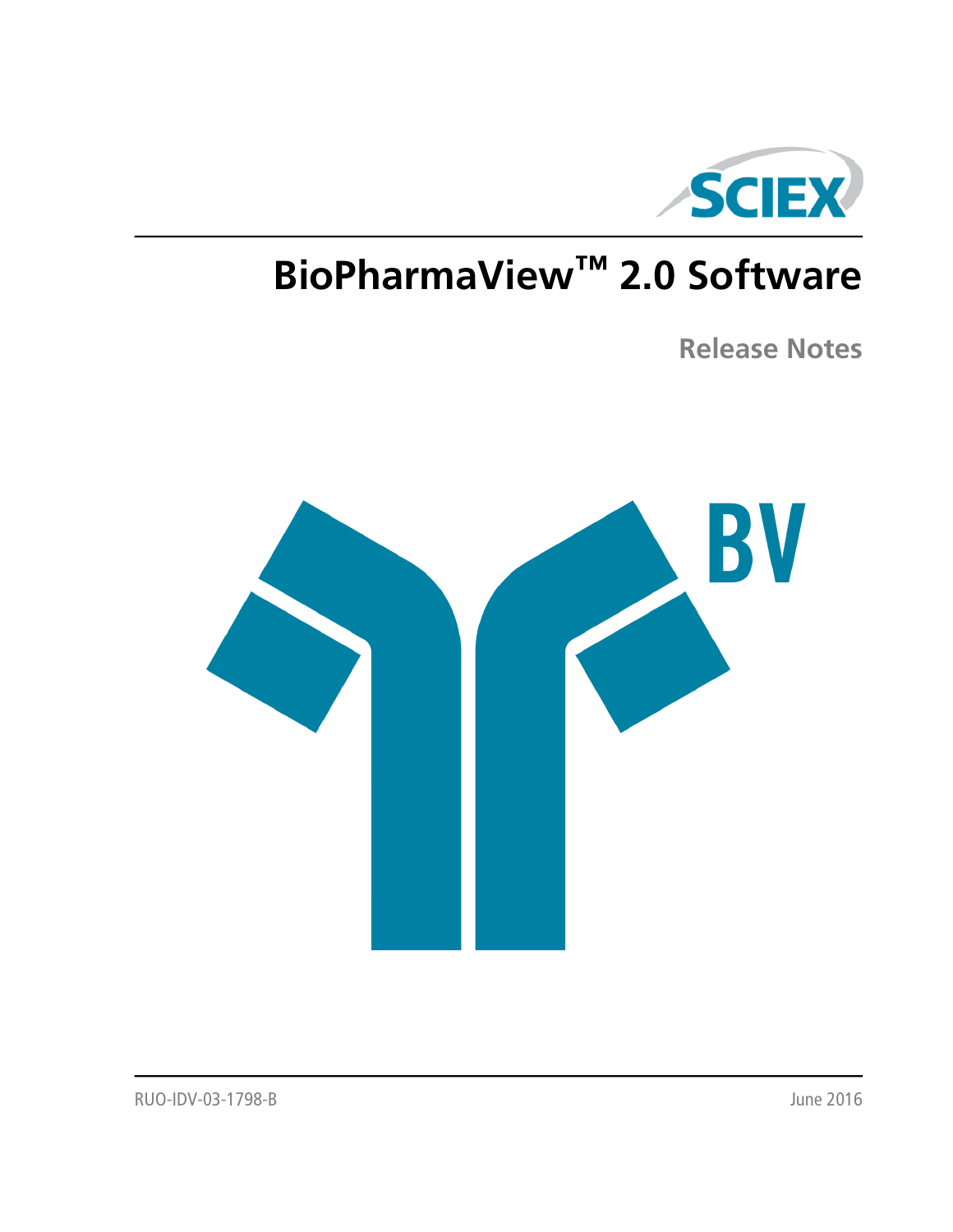This document is provided to customers who have purchased SCIEX equipment to use in the operation of such SCIEX equipment. This document is copyright protected and any reproduction of this document or any part of this document is strictly prohibited, except as SCIEX may authorize in writing.

Software that may be described in this document is furnished under a license agreement. It is against the law to copy, modify, or distribute the software on any medium, except as specifically allowed in the license agreement. Furthermore, the license agreement may prohibit the software from being disassembled, reverse engineered, or decompiled for any purpose. Warranties are as stated therein.

Portions of this document may make reference to other manufacturers and/or their products, which may contain parts whose names are registered as trademarks and/or function as trademarks of their respective owners. Any such use is intended only to designate those manufacturers' products as supplied by SCIEX for incorporation into its equipment and does not imply any right and/or license to use or permit others to use such manufacturers' and/or their product names as trademarks.

SCIEX warranties are limited to those express warranties provided at the time of sale or license of its products and are SCIEX's sole and exclusive representations, warranties, and obligations. SCIEX makes no other warranty of any kind whatsoever, expressed or implied, including without limitation, warranties of merchantability or fitness for a particular purpose, whether arising from a statute or otherwise in law or from a course of dealing or usage of trade, all of which are expressly disclaimed, and assumes no responsibility or contingent liability, including indirect or consequential damages, for any use by the purchaser or for any adverse circumstances arising therefrom.

**For research use only.** Not for use in diagnostic procedures.

AB Sciex is doing business as SCIEX.

The trademarks mentioned herein are the property of AB Sciex Pte. Ltd. or their respective owners.

AB SCIEX<sup>™</sup> is being used under license.

 $\circ$  2016 AB Sciex



AB Sciex Pte. Ltd. Blk 33, #04-06 Marsiling Ind Estate Road 3 Woodlands Central Indus. Estate. SINGAPORE 739256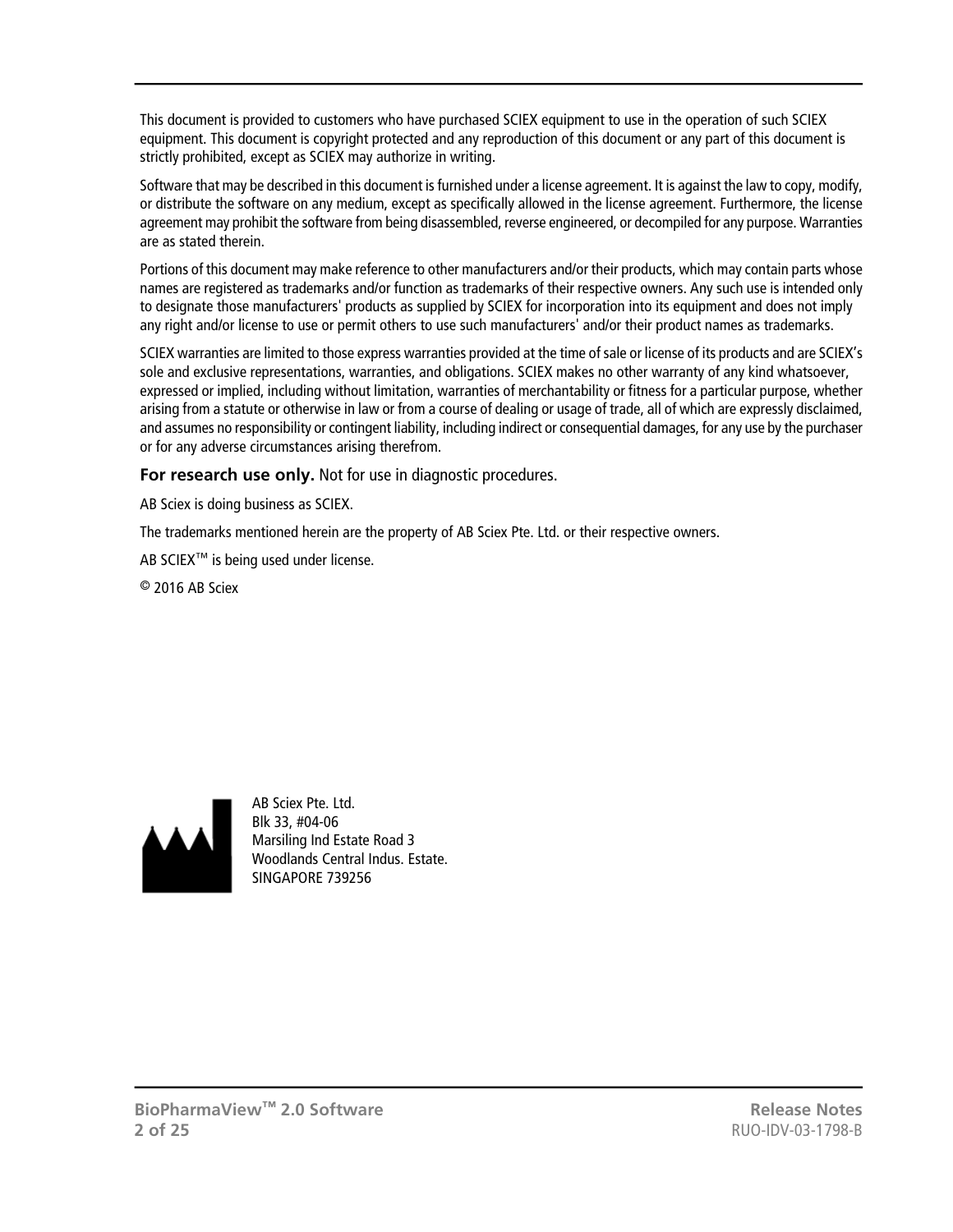# **Contents**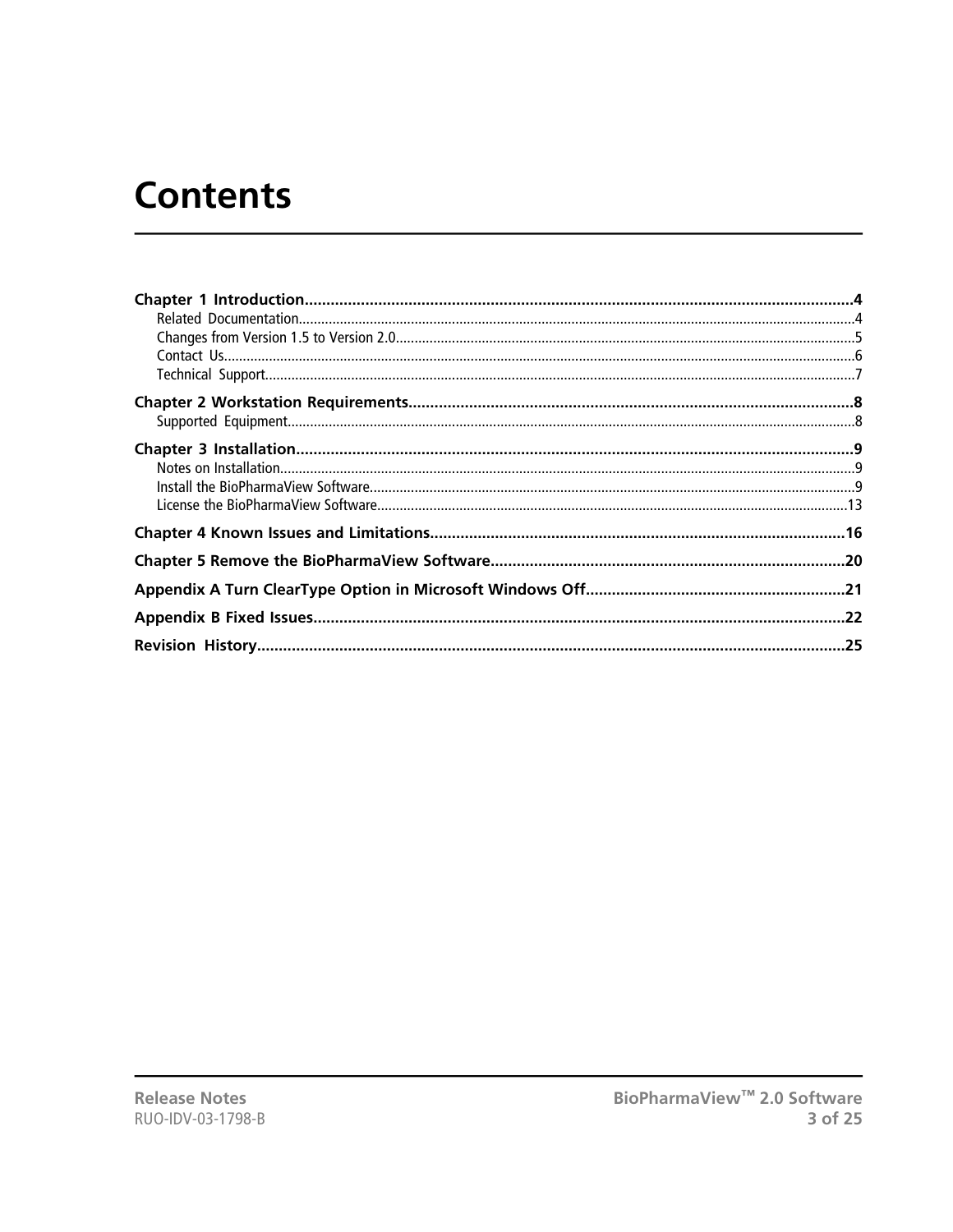# **Introduction 1**

<span id="page-3-0"></span>The BioPharmaView™ software is a post-acquisition processing software used for performing characterization and analysis of biologics. Use the software to complete the following tasks:

- Enter and update assay information
- Characterize standards
- Batch process files
- Review batch results
- Create reports

The BioPharmaView<sup>™</sup> software processes data files generated by SCIEX TripleTOF<sup>®</sup> systems to support protein and peptide analysis during therapeutic drug development.

The BioPharmaView™ software supports the following workflows:

- **Intact Protein Analysis**: Determines the molecular weight of intact proteins, based on the reconstruction of a charge series envelope resulting from LC-MS.
- **Peptide Mapping Analysis**: Determines the peptide sequences resulting from the enzymatic digestion of a protein from the mass-to-charge (*m/z*) ratio of TOF MS data.

Each workflow enables the user to characterize samples and store the results, perform automated batch analysis, and generate reports.

<span id="page-3-1"></span>All of the BioPharmaView<sup>™</sup> software report templates, processing settings, and modifications can be customized.

## **Related Documentation**

- *BioPharmaViewTM Software User Guide*: Click **Start > All Programs > AB SCIEX > BioPharmaView > BioPharmaView User Guide**.
- *BioPharmaViewTM Software Help*: Click the **Help** icon in the bottom left corner of the BioPharmaViewTM software window, press **F1** from any location in the software, or click **Start > All Programs > AB SCIEX > BioPharmaView > BioPharmaView Help**.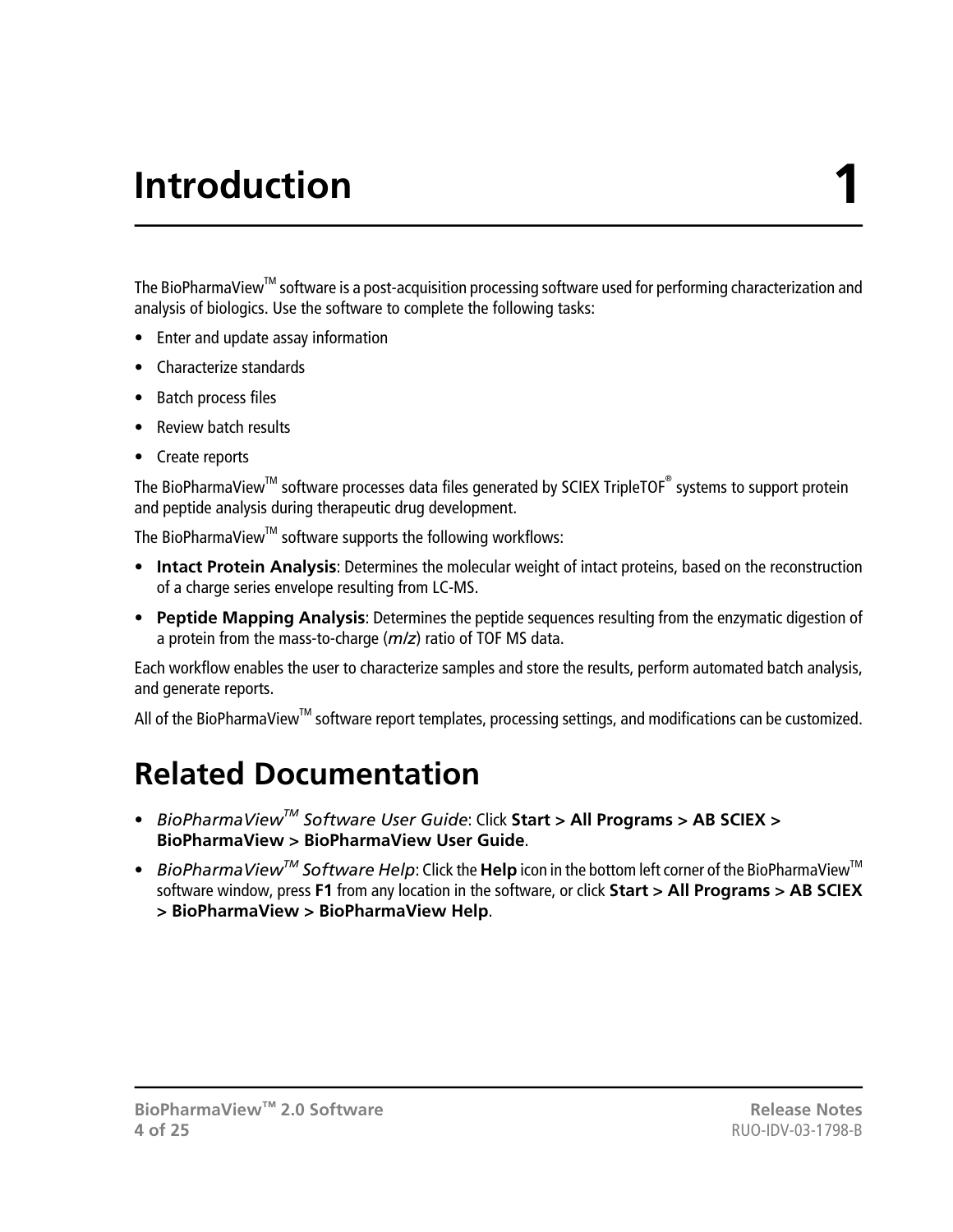## <span id="page-4-0"></span>**Changes from Version 1.5 to Version 2.0**

**Note:** Refer to [Fixed Issues on page 22](#page-21-0) for a list of all of the previous issues that have been resolved with this release of the BioPharmaView™ software.

### **SWATH Acquisition and the BioPharmaView Software**

This version of the BioPharmaView $^{\text{\tiny{\textsf{TM}}}}$  software supports data files generated through SWATH $^\circ$  Acquisition. SWATH $^\circ$ Acquisition provides a robust and consistent method of acquisition that can be used for the Peptide Mapping workflow. SWATH<sup>®</sup> Acquisition enables the MS/MS analysis of all precursor ions across a wide mass range on an LC timescale, without having to set fragmentation criteria as is required with Information Dependent Acquisition (IDA) acquisition. The Q1 quadrupole is set to a wider selection window width (typically 10 Da to 50 Da) than that used for IDA. By stepping through multiple, sequential selection windows, a wide mass range is covered rapidly. The resulting mass spectra are a composite of the fragments of all of the precursor ions that passed through the respective Q1 selection window. This technique allows for the non-targeted MS/MS analysis of all species in a sample

### **Performance Improvements**

This version of the BioPharmaView™ software contains significant improvements to the overall performance of the BioPharmaView $^{TM}$  software.

### **m/z Recalibration**

This version of the BioPharmaView<sup>™</sup> software enables the user to recalibrate the MS1 data, if required, during processing using the Automatic m/z Recalibration option. Manual *m/z* Recalibration can be applied through the Optimize Matching Parameters dialog. The *m/z* Recalibration functionality does not impact the raw data and can be performed in both the characterize standard and batch processing workflows.

## **MS/MS Scoring**

This version of the BioPharmaView™ software includes improvements to the scoring functionality used to rate the quality of MS/MS matches. This scoring function reduces the number of false positives received and reduces the effects of changing the MS/MS *m/z* matching tolerance on scores, making the comparison of results easier.

## **Modification Percent**

Post-translational modifications are important attributes to monitor in biological therapeutics development and manufacturing. In this version of the BioPharmaView™ software, the Modification Percent functionality provides the user with the ability to detect the level of modification of a positioned amino acid on a peptide-level and provides a new dialog where the user can assess which observations were used to generate the modification percentage. Using the manual curation feature, the user can include and exclude these observations.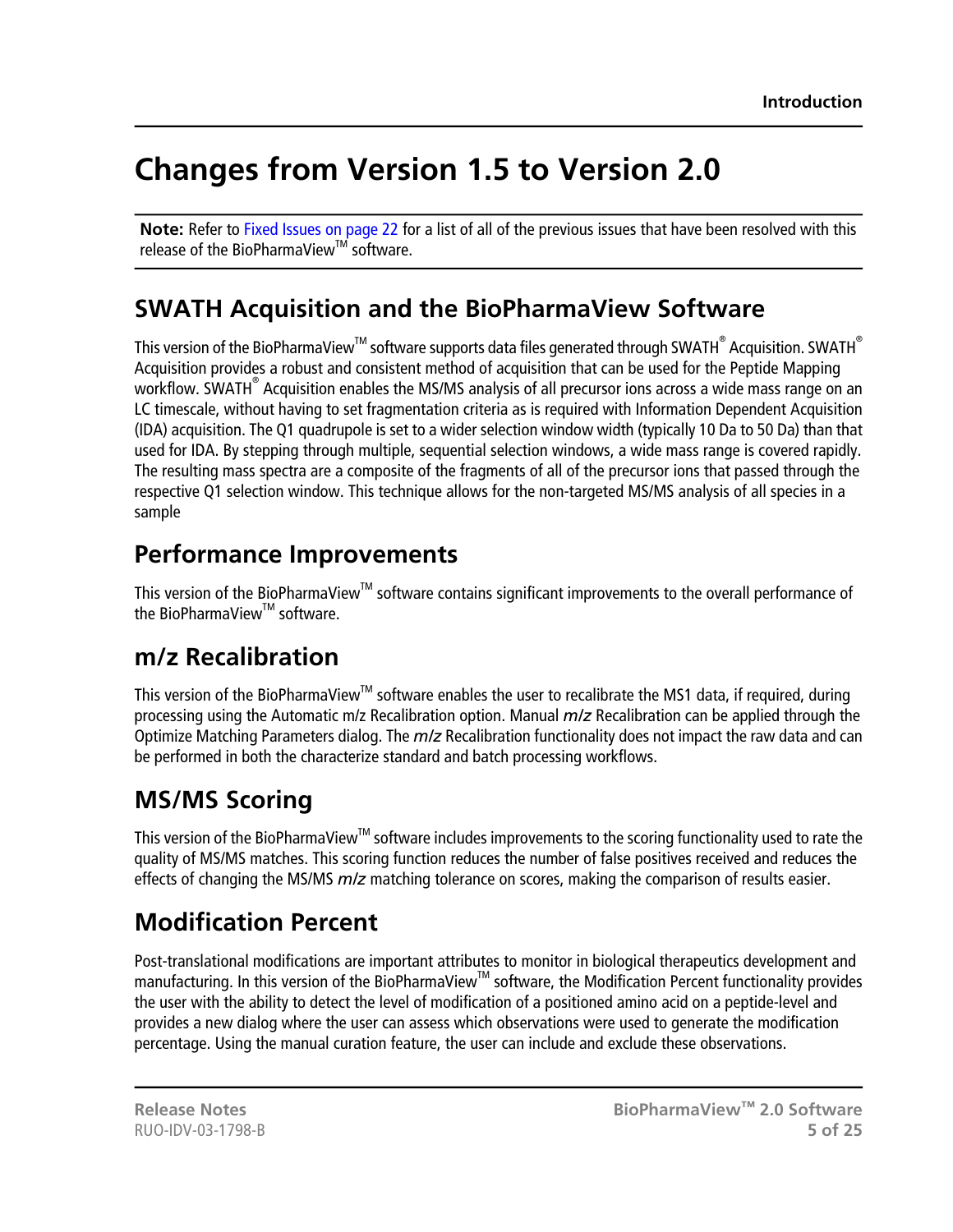### **Optimized Matching Parameters**

This version of the BioPharmaView™ software includes an Optimize Matching Parameters function. This feature provides the user with information on the False Discovery Rate, at a set auto-validation threshold. The Optimize Matching Parameters functionality provides guidance for the determination of an appropriate auto-validation score and an *m/z* matching tolerance, based on the current assay.

### **Export MRM Transitions**

This version of the BioPharmaView<sup>™</sup> software enables users to export MRM transitions. The Export MRM Transitions feature enables the user to export MRM transitions from TripleTOF $^\circ$  instrument data so that acquisition methods can be created quickly for SCIEX Triple Quad<sup>™</sup> and QTRAP® instruments. The feature supports the export of both MRM and *Scheduled* MRM<sup>™</sup> transitions, in .txt or .csv format.

### **Manual Curation and Auto-Curation**

The auto-validation feature in the Peptide Mapping workflow permits the user to see which results have scores above the auto-validation threshold. As part of this feature, manual curation columns have been added to the Peptide Results table. These columns enable the user to make changes to the results generated by the BioPharmaView<sup>™</sup> software in terms of inclusion for quantitation of modification percentage or sequence coverage calculation. An additional column has been added to the Peptide Results table, where the user can add text to annotate their observations, if appropriate.

### **Report Templates**

<span id="page-5-0"></span>This version of the BioPharmaView<sup>™</sup> software includes additional report templates that the user can use to simplify customization of their reports. The report templates provide various options, such as more concise reports, as well as additional details (for example, the modification percentage details).

## **Contact Us**

#### **SCIEX Support**

- [sciex.com/contact-us](http://sciex.com/contact-us)
- [sciex.com/request-support](http://sciex.com/request-support)

#### **Customer Training**

- In North America: [NA.CustomerTraining@sciex.com](mailto:NA.CustomerTraining@sciex.com)
- In Europe: [Europe.CustomerTraining@sciex.com](mailto:Europe.CustomerTraining@sciex.com)
- Outside the EU and North America, visit [sciex.com/education](http://sciex.com/education) for contact information.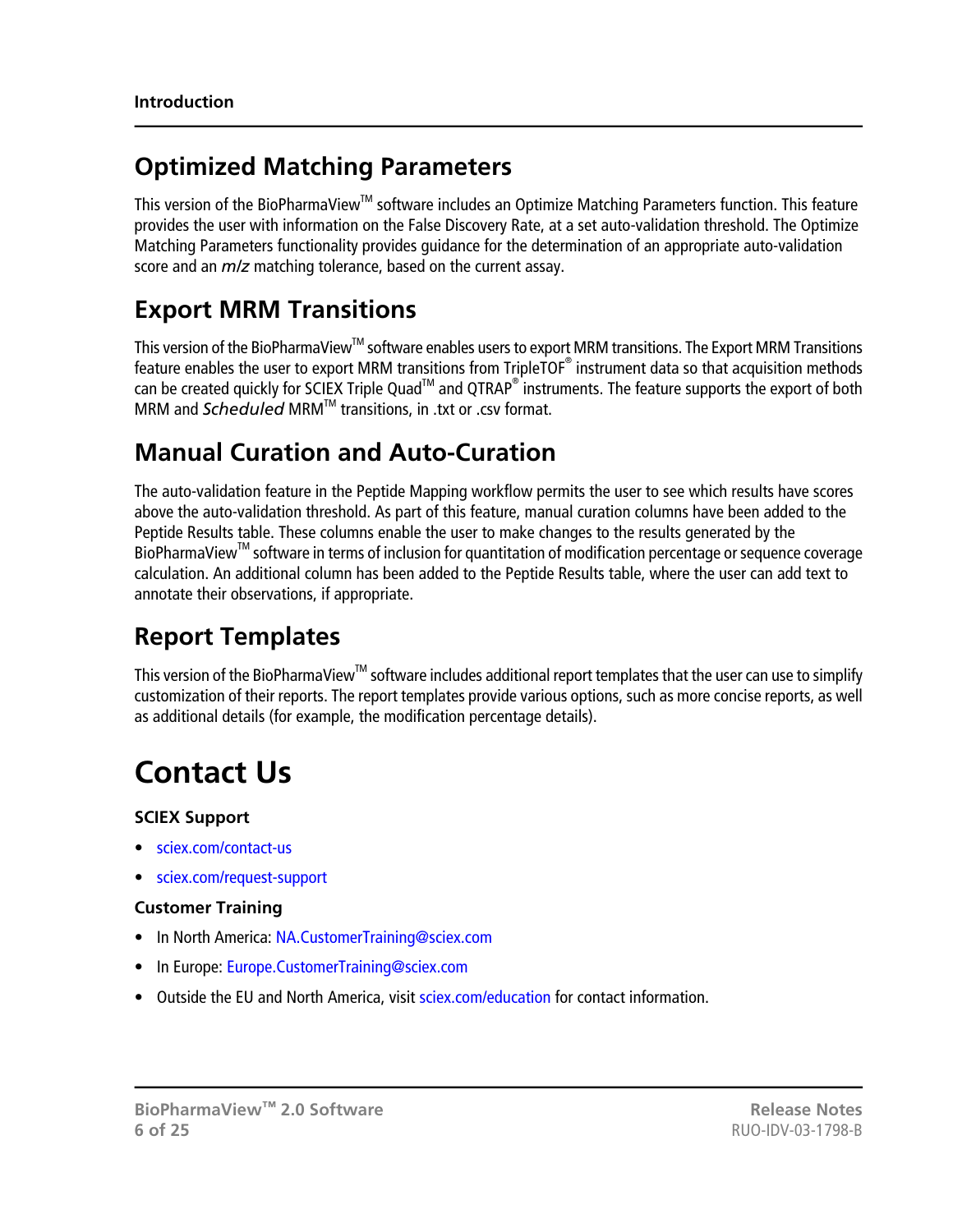#### **Online Learning Center**

• [training.sciex.com](http://training.sciex.com)

## <span id="page-6-0"></span>**Technical Support**

SCIEX and its representatives maintain a staff of fully-trained service and technical specialists located throughout the world. They can answer questions about the system or any technical issues that might arise. For more information, visit the Web site at [sciex.com](http://sciex.com).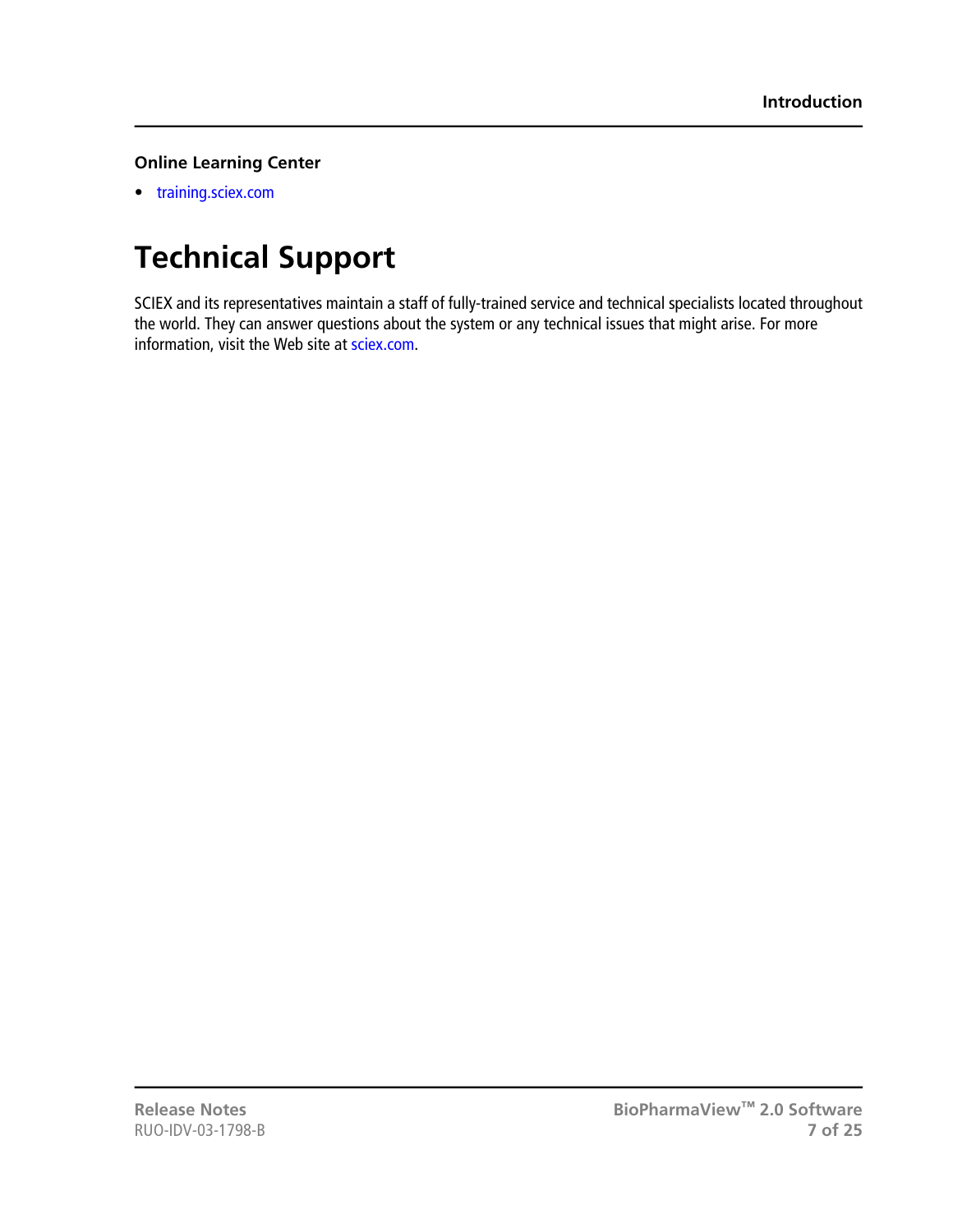# **Workstation Requirements 2**

<span id="page-7-0"></span>**CAUTION: Potential Data Loss. The BioPharmaViewTM software should not be installed on the acquisition computer. Software errors and data integrity issues can result if the BioPharmaViewTM software and acquisition software are used concurrently.**

The workstation must be configured with the following applications:

- English version of Microsoft Windows 7 (32-bit or 64-bit) operating system with SP1
- Microsoft .NET Framework 4.5.1
- Adobe Reader

**Note:** Visit<www.adobe.com>and follow the instructions to install the latest version of Adobe Reader.

• Microsoft Office 2010 or 2013.

<span id="page-7-1"></span>**Note:** If a trial version of Microsoft Office is installed on the computer as a temporary measure, then the full version of the Microsoft Office software must be activated before the trial period expires. The license can be purchased from your regional division of Microsoft or from an authorized distributor in your region.

## **Supported Equipment**

- Dell OptiPlex 9010
- Dell OptiPlex XE2 computer with:
	- An Intel Core I5-4570S processor (Quad core, 2.90 GHz, 6 MB with HD Graphics 4600)
	- 32 GB DDR3 1600Mhz SDRAM
	- 2\*2Tb HDD (RAID1)
	- DVD+-RW

**Note:** Newer systems might become available. For more information, contact the local sales representative. Older computer models might be compatible. However, they have not been tested and might result in degraded performance.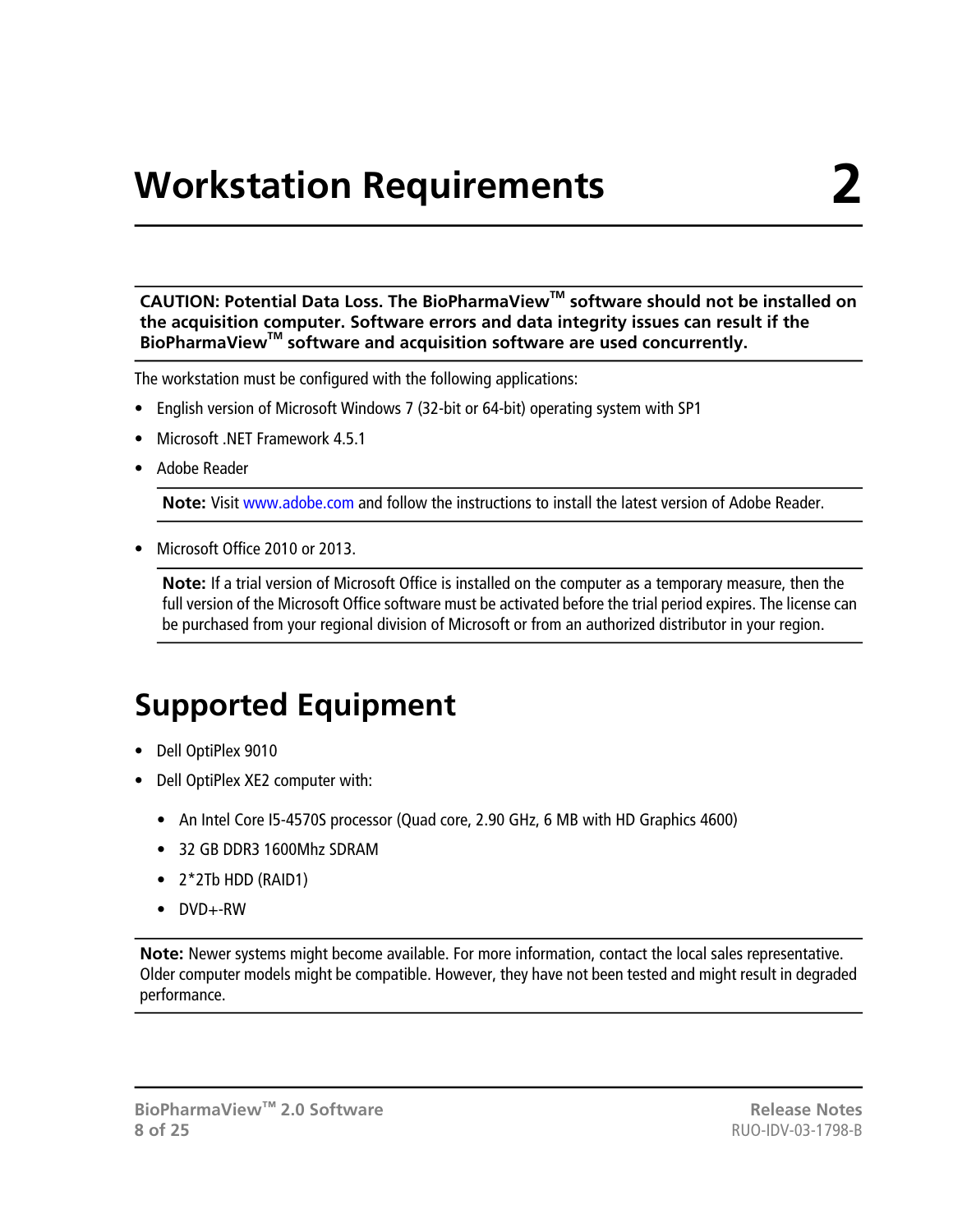## <span id="page-8-1"></span><span id="page-8-0"></span>**Notes on Installation**

- The user must be logged on to the computer as a user with Administrator privileges.
- Any existing version of the BioPharmaView<sup>™</sup> software that is installed on the computer must be removed before this version of the software can be installed. Refer to *[Remove the BioPharmaView Software](#page-19-0) [on page 20](#page-19-0)*.
- **For BioPharmaView**<sup>™</sup> 1.0 software users only: Before installing this version of the BioPharmaView<sup>™</sup> software on a system configured with the Microsoft Windows 7 64-bit operating system that previously had version 1.0 of the BioPharmaView™ software installed, the user must remove the installed version of the AB SCIEX Reporter Template Suite 3.2 through the **Control Panel > Programs > Uninstall a program** option. (BPV-335)
- If using a .zip file that contains the BioPharmaView<sup>™</sup> software installer, extract all of the files from the .zip file before running the installer from the location containing the extracted files. Errors will occur if the installer is run from within the .zip file.
- During installation of the BioPharmaView<sup>™</sup> software, the system might determine that Microsoft .NET Framework 4.5.1 is not installed. If this occurs, then the system must be connected to the Internet to download additional components for the Microsoft .NET Framework 4.5.1 installation process. If the system fails to install the Microsoft .NET Framework 4.5.1, then the BioPharmaView™ software installation also fails. Resolve the situation by connecting the workstation to the Internet or contacting your local IT department to install the Microsoft .NET Framework 4.5.1, and then install the BioPharmaView<sup>™</sup> software again.

## <span id="page-8-2"></span>**Install the BioPharmaViewTM Software**

**CAUTION: Potential Data Loss. The BioPharmaViewTM software should not be installed on a computer used for acquisition. Software errors and data integrity issues can result if the BioPharmaViewTM software and acquisition software are used concurrently.**

- 1. Log on to the computer as a Microsoft Windows user with administrator privileges.
- 2. Remove any existing version of the BioPharmaView™ software. Refer to [Remove the BioPharmaView Software](#page-19-0) [on page 20.](#page-19-0)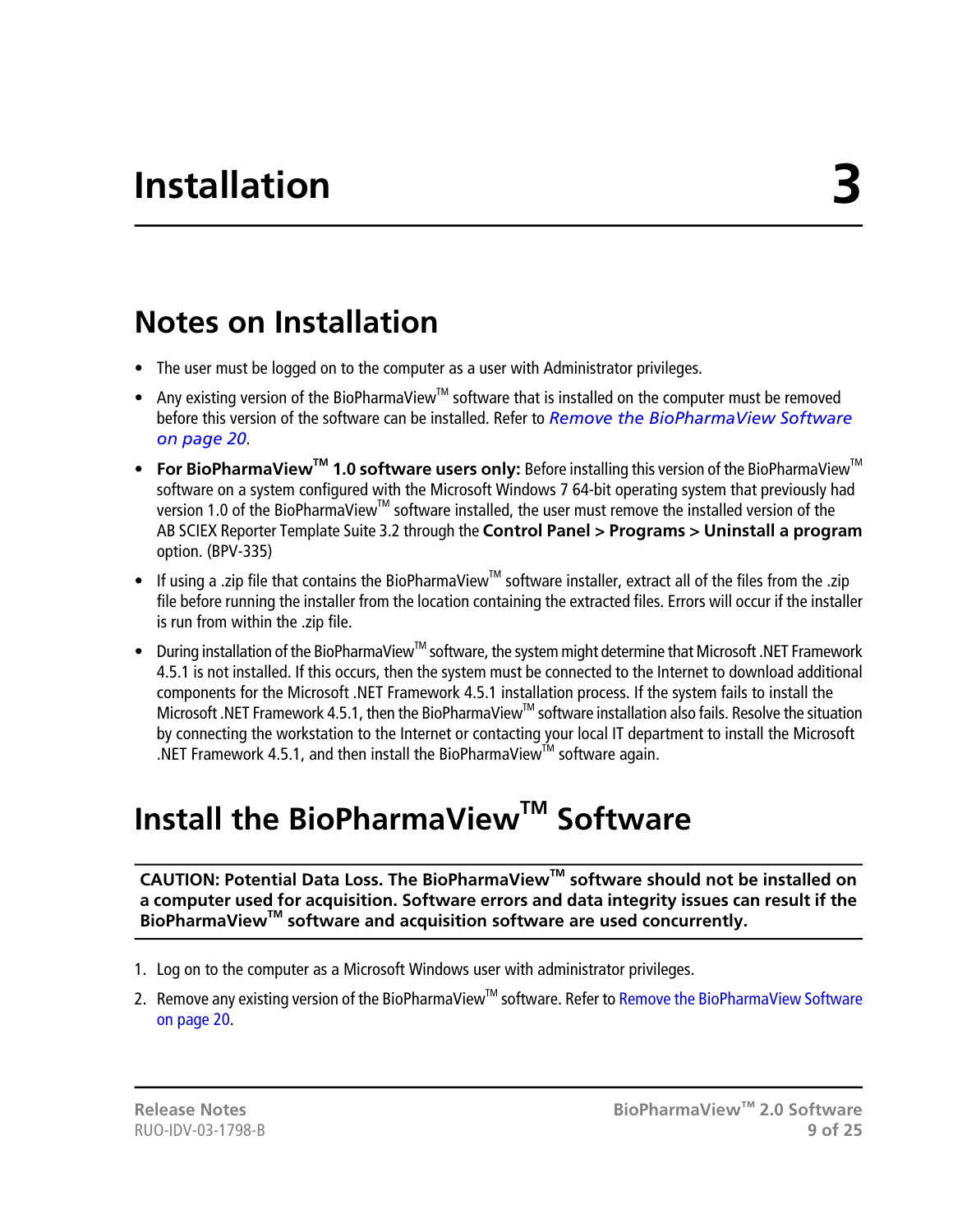Note: If any version of the BioPharmaView<sup>™</sup> software is already installed on the computer, then a Windows Installer error dialog opens before the installation starts. Click **OK** and then remove the software.

**Figure 3-1 Windows Installer Error Dialog**



- 3. Make sure that all of the applications are closed.
- 4. Install the BioPharmaView™ software as described in [Table 3-1](#page-10-0):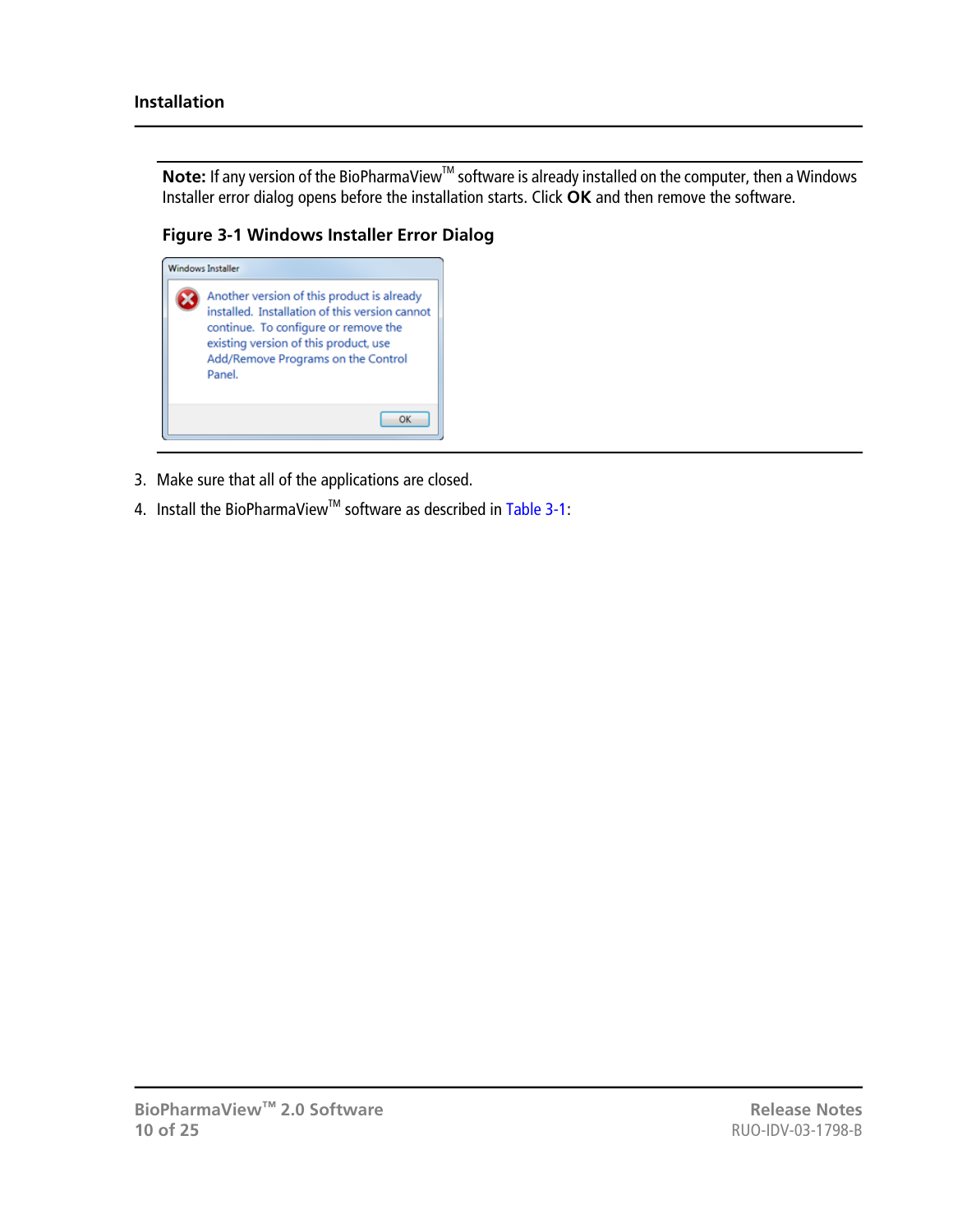#### <span id="page-10-0"></span>**Table 3-1 Installation Instructions**

| To install from a file downloaded from the                                                                                                                                                                                                                                                                                                                                                                                                                                                                                                                                                                                                    | To install from the BioPharmaView™                                                                                                                                                                                                                                                                                                                                                                                                                                                                                                                                                                                                                                                                                                                 |  |
|-----------------------------------------------------------------------------------------------------------------------------------------------------------------------------------------------------------------------------------------------------------------------------------------------------------------------------------------------------------------------------------------------------------------------------------------------------------------------------------------------------------------------------------------------------------------------------------------------------------------------------------------------|----------------------------------------------------------------------------------------------------------------------------------------------------------------------------------------------------------------------------------------------------------------------------------------------------------------------------------------------------------------------------------------------------------------------------------------------------------------------------------------------------------------------------------------------------------------------------------------------------------------------------------------------------------------------------------------------------------------------------------------------------|--|
| <b>SCIEX Web site </b>                                                                                                                                                                                                                                                                                                                                                                                                                                                                                                                                                                                                                        | software installation DVD                                                                                                                                                                                                                                                                                                                                                                                                                                                                                                                                                                                                                                                                                                                          |  |
| Download the .exe file from the SCIEX Web site                                                                                                                                                                                                                                                                                                                                                                                                                                                                                                                                                                                                | Load the BioPharmaView <sup>™</sup> software installation DVD                                                                                                                                                                                                                                                                                                                                                                                                                                                                                                                                                                                                                                                                                      |  |
| (sciex.com/software-downloads-x2110).                                                                                                                                                                                                                                                                                                                                                                                                                                                                                                                                                                                                         | in the DVD drive.                                                                                                                                                                                                                                                                                                                                                                                                                                                                                                                                                                                                                                                                                                                                  |  |
| Tip! To prevent potential installation issues, we<br>recommend that the file is saved to a location other<br>than the computer desktop.                                                                                                                                                                                                                                                                                                                                                                                                                                                                                                       |                                                                                                                                                                                                                                                                                                                                                                                                                                                                                                                                                                                                                                                                                                                                                    |  |
| After the download is complete, double-click the<br>BioPharmaView_2.0.exe file.                                                                                                                                                                                                                                                                                                                                                                                                                                                                                                                                                               | Navigate to the DVD and then double-click setup.exe.                                                                                                                                                                                                                                                                                                                                                                                                                                                                                                                                                                                                                                                                                               |  |
| <b>Note:</b> The BioPharmaView Setup dialog opens.<br>$\Box$<br>$\Sigma$<br><b>BV</b> BioPharmaView Setup<br>1. To accept the default destination folder for<br>installation files, go to step 2.<br>To change the destination folder, click Browse and<br>navigate to the preferred location.<br>2. Click Install to begin extracting installation files.<br>NOTE: To uninstall or reinstall BioPharmaView <sup>TM</sup><br>Software, go to the destination folder and click setup.exe.<br><b>Destination folder</b><br>C:\AB SCIEX\BioPharmaView\BioPharmaView Installer v2 ><br>Browse<br><b>Installation progress</b><br>Cancel<br>Instal | Tip! If the Reporter Software 3.2 is not installed on<br>the system, then click <b>Accept</b> on the Reporter<br>Software v3.2 End User License Agreement dialog.<br>The BioPharmaView <sup>™</sup> Software Setup dialog opens.<br>$\Box$<br>BioPharmaView <sup>™</sup> Software Setup<br>Welcome to the BioPharmaView™<br>Software Setup Wizard<br>The Setup Wizard will install BioPharmaView <sup>1</sup> <sup>M</sup> Software on<br>your computer. Click Next to continue or Cancel to exit the<br>Setup Wizard.<br>We recommend that you do not install or run<br>BioPharmaView™ Software on a computer used<br>for acquisition. Running BioPharmaView™<br>Software while performing acquisition will<br>adversely affect data acquisition. |  |
| Note: By default, the files are extracted to the C:\AB                                                                                                                                                                                                                                                                                                                                                                                                                                                                                                                                                                                        | Cancel                                                                                                                                                                                                                                                                                                                                                                                                                                                                                                                                                                                                                                                                                                                                             |  |
| SCIEX\BioPharmaView\BioPharmaView Installer v2.0                                                                                                                                                                                                                                                                                                                                                                                                                                                                                                                                                                                              | <b>Back</b>                                                                                                                                                                                                                                                                                                                                                                                                                                                                                                                                                                                                                                                                                                                                        |  |
| folder. However, the user can choose the location.                                                                                                                                                                                                                                                                                                                                                                                                                                                                                                                                                                                            | Next                                                                                                                                                                                                                                                                                                                                                                                                                                                                                                                                                                                                                                                                                                                                               |  |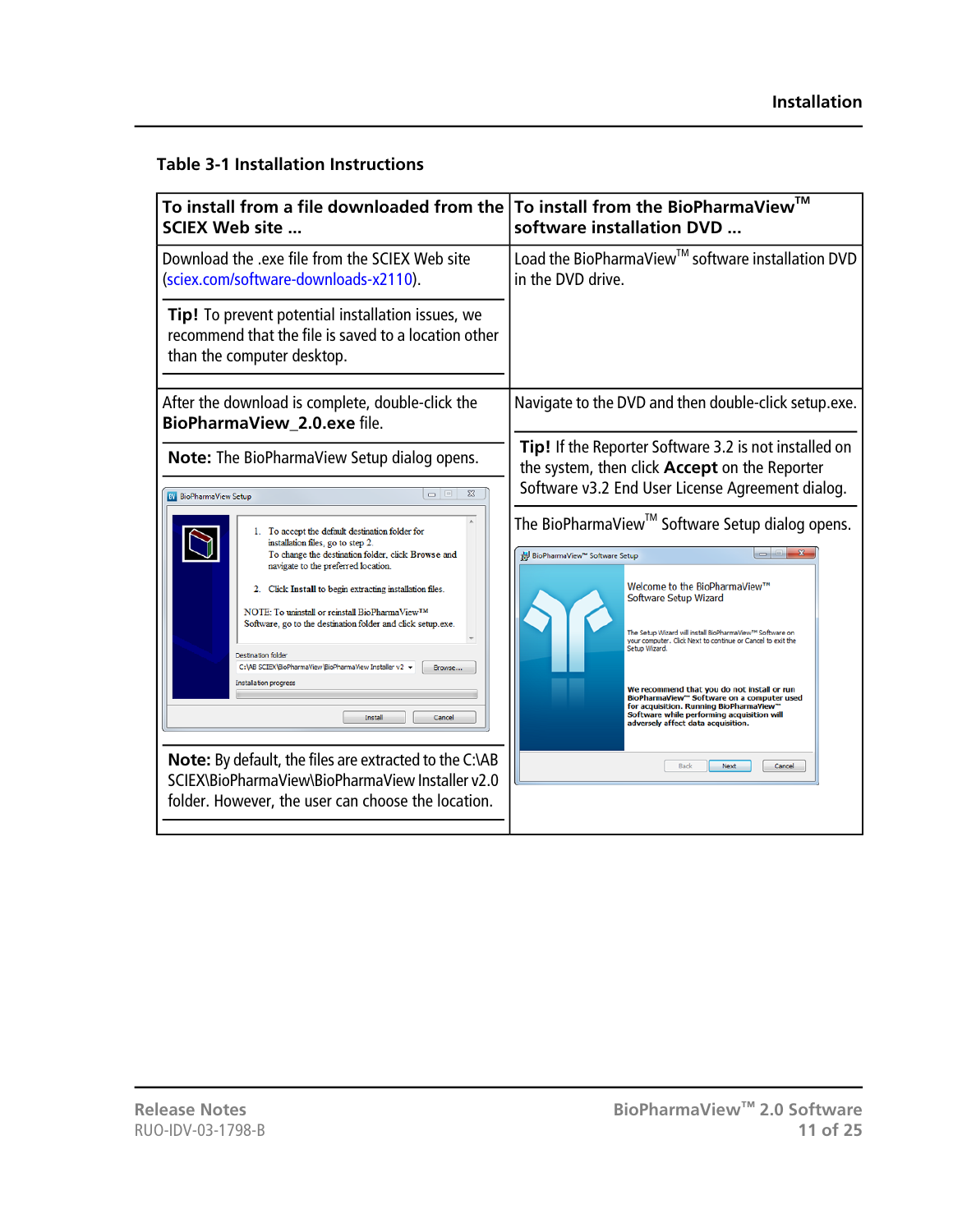| To install from a file downloaded from the<br><b>SCIEX Web site </b>                                                                                                                                                                                                                                                                                                                                                                                                                                               | To install from the BioPharmaView™<br>software installation DVD                                                                      |
|--------------------------------------------------------------------------------------------------------------------------------------------------------------------------------------------------------------------------------------------------------------------------------------------------------------------------------------------------------------------------------------------------------------------------------------------------------------------------------------------------------------------|--------------------------------------------------------------------------------------------------------------------------------------|
| Click Install.                                                                                                                                                                                                                                                                                                                                                                                                                                                                                                     | Click Next.                                                                                                                          |
| Tip! If the Reporter Software 3.2 is not installed on<br>the system, then click Accept on the Reporter<br>Software v3.2 End User License Agreement dialog.                                                                                                                                                                                                                                                                                                                                                         |                                                                                                                                      |
| The BioPharmaView <sup>™</sup> Software Setup dialog opens.                                                                                                                                                                                                                                                                                                                                                                                                                                                        |                                                                                                                                      |
| BioPharmaView <sup>™</sup> Software Setup<br>Welcome to the BioPharmaView™<br>Software Setup Wizard<br>The Setup Wizard will install BioPharmaView™ Software on<br>your computer. Click Next to continue or Cancel to exit the<br>Setup Wizard.<br>We recommend that you do not install or run<br>BioPharmaView™ Software on a computer used<br>for acquisition. Running BioPharmaView <sup>11</sup><br>Software while performing acquisition will<br>adversely affect data acquisition.<br>Back<br>Next<br>Cancel |                                                                                                                                      |
| Click Next.                                                                                                                                                                                                                                                                                                                                                                                                                                                                                                        | On the End-User License Agreement dialog, click the<br>I accept the terms in the License Agreement<br>check box and then click Next. |
| On the End-User License Agreement dialog, click the                                                                                                                                                                                                                                                                                                                                                                                                                                                                | On the Destination Folder dialog, click Next.                                                                                        |
| I accept the terms in the License Agreement<br>check box and then click Next.                                                                                                                                                                                                                                                                                                                                                                                                                                      | Tip! The user can change the software installation<br>locations and the data folders before clicking Next.                           |
| On the Destination Folder dialog, click Next.                                                                                                                                                                                                                                                                                                                                                                                                                                                                      | Click Install.                                                                                                                       |
| Tip! The user can change the software installation<br>locations and the data folders before clicking Next.                                                                                                                                                                                                                                                                                                                                                                                                         |                                                                                                                                      |
| Click Install.                                                                                                                                                                                                                                                                                                                                                                                                                                                                                                     |                                                                                                                                      |

#### **Table 3-1 Installation Instructions (continued)**

- 5. After the installation is complete, click **Finish**.
- 6. Continue with [License the BioPharmaView Software on page 13](#page-12-0).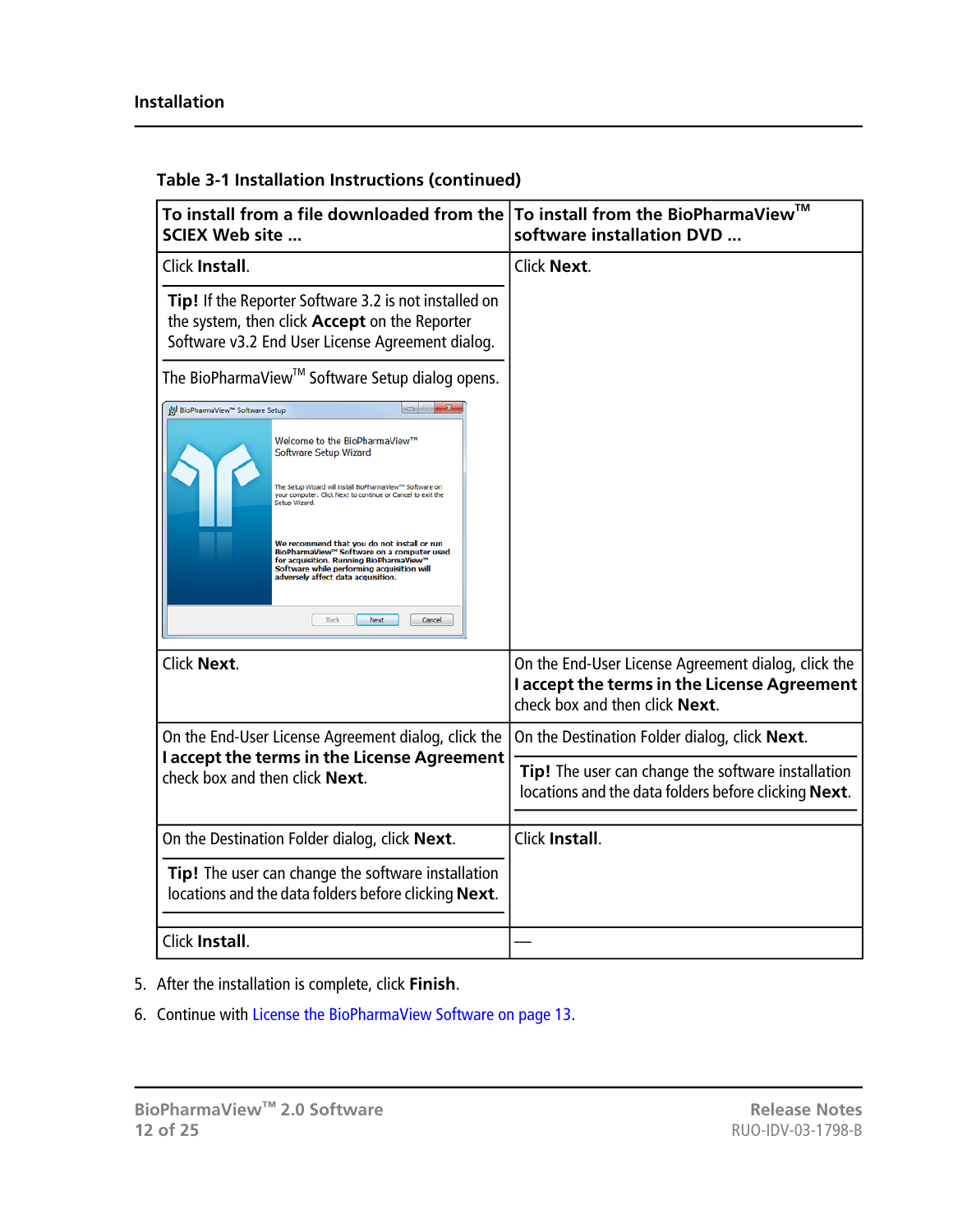## <span id="page-12-0"></span>**License the BioPharmaViewTM Software**

The BioPharmaView™ software is a licensed product. If a valid 2.0 license is not installed, or if the license has expired, then the processing and saving functions are not available.

- 1. Open the BioPharmaView<sup>™</sup> software.
- 2. View the software title bar.
	- If a valid license file exists, then the title bar only contains the software name.



• If a valid license file does not exist, then the title bar contains the software name and a message indicating that there is an issue with the license.



3. If there is a licensing issue, then click **About** in the lower left corner of the software.



The About BioPharmaView™ Software and Software License Activation dialog opens.





Any of the following conditions can result in the "This software is not licensed" message being shown:

• A valid 2.0 license is not installed.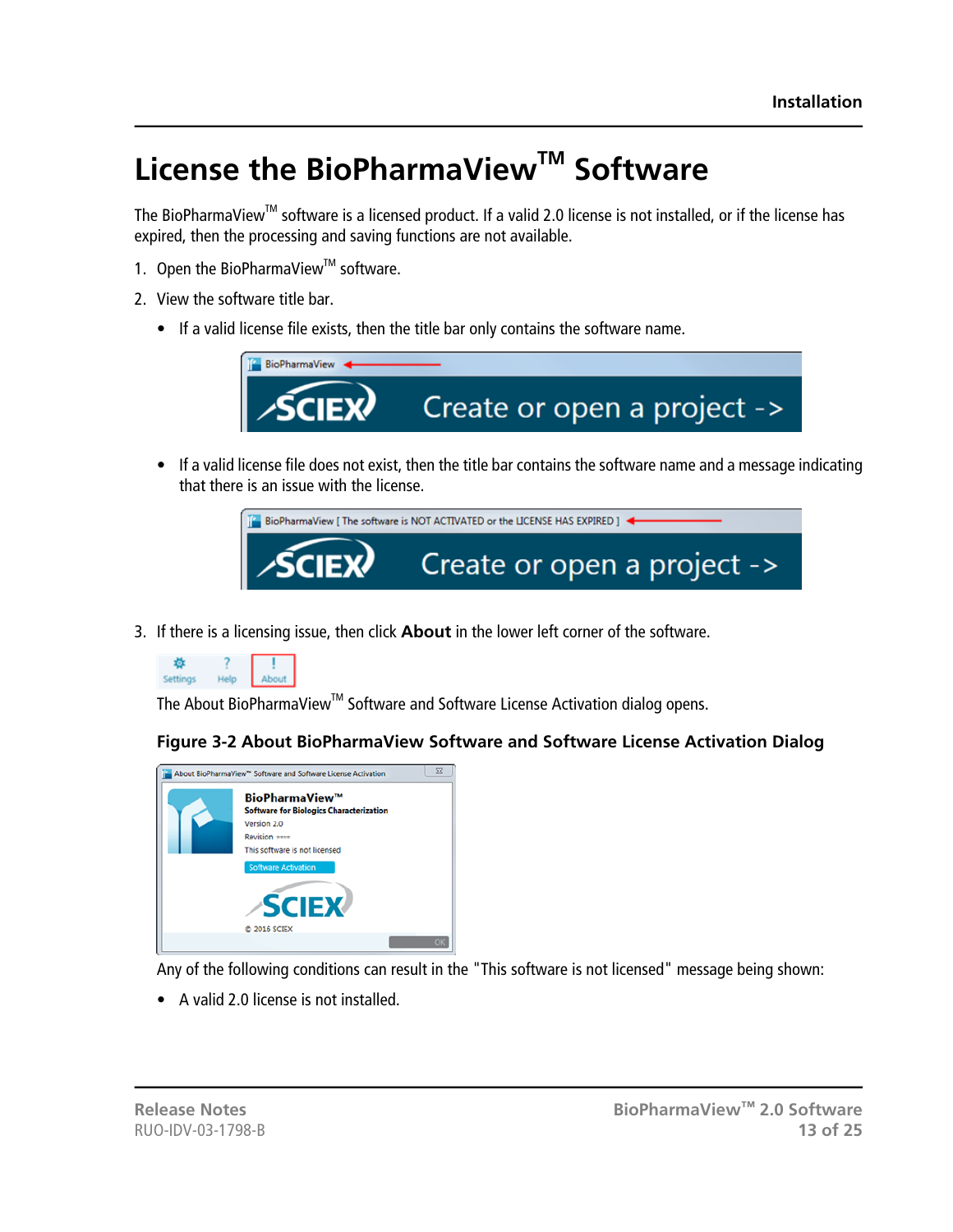- The computer network connection is not available. The licensing components used by BioPharmaView<sup>™</sup> software require that the computer's network adapter be enabled, although a physical connection to the network is not required.
- 4. Click **Software Activation**.

The BioPharmaView™ Software Activation dialog opens.

#### **Figure 3-3 BioPharmaView Software Activation Dialog**

| To activate the BioPharmaView™ Software, you must visit the SCIEX website and<br>obtain a license file. If you have purchased the software, the license file activates the<br>software. If you have a demo version, the license file activates the software for a limited<br>time. |
|------------------------------------------------------------------------------------------------------------------------------------------------------------------------------------------------------------------------------------------------------------------------------------|
| To obtain and install a license file, do the following:                                                                                                                                                                                                                            |
| 1. Obtain the license key from the license certificate or packaging and enter here:                                                                                                                                                                                                |
|                                                                                                                                                                                                                                                                                    |
| 2. Generate a unique computer ID:                                                                                                                                                                                                                                                  |
| <b>Generate Computer ID</b>                                                                                                                                                                                                                                                        |
| This ID is unique to this computer and cannot be used to obtain a license file for<br>another installation of the BioPharmaView™ Software                                                                                                                                          |
| 3. Record the following computer ID:                                                                                                                                                                                                                                               |
|                                                                                                                                                                                                                                                                                    |
| <b>Copy ID to Clipboard</b>                                                                                                                                                                                                                                                        |
| 4. Click the following link and follow the instructions:                                                                                                                                                                                                                           |
| http://licensing.sciex.com/activation/BioPharmaView                                                                                                                                                                                                                                |
| After you submit the required information, a license file will be emailed to you.                                                                                                                                                                                                  |
| 5. Save the license file from the email message to your desktop.                                                                                                                                                                                                                   |
| 6. Click the button below to install the license file.                                                                                                                                                                                                                             |
| Install License File                                                                                                                                                                                                                                                               |
| For assistance, click FAQs                                                                                                                                                                                                                                                         |
| OK                                                                                                                                                                                                                                                                                 |
|                                                                                                                                                                                                                                                                                    |
|                                                                                                                                                                                                                                                                                    |

5. Type the license key in the appropriate field.

If a license key is not available, then contact [sciex.com/request-support](http://sciex.com/request-support).

6. Click **Generate Computer ID**.

This creates a unique identifier for the workstation.

- 7. Click **Copy ID to Clipboard**.
- 8. Click the<http://licensing.sciex.com/activation/BioPharmaView>link.
- 9. Follow the instructions to obtain the license.

After the required information is submitted, a license file is sent to all of the e-mail addresses provided.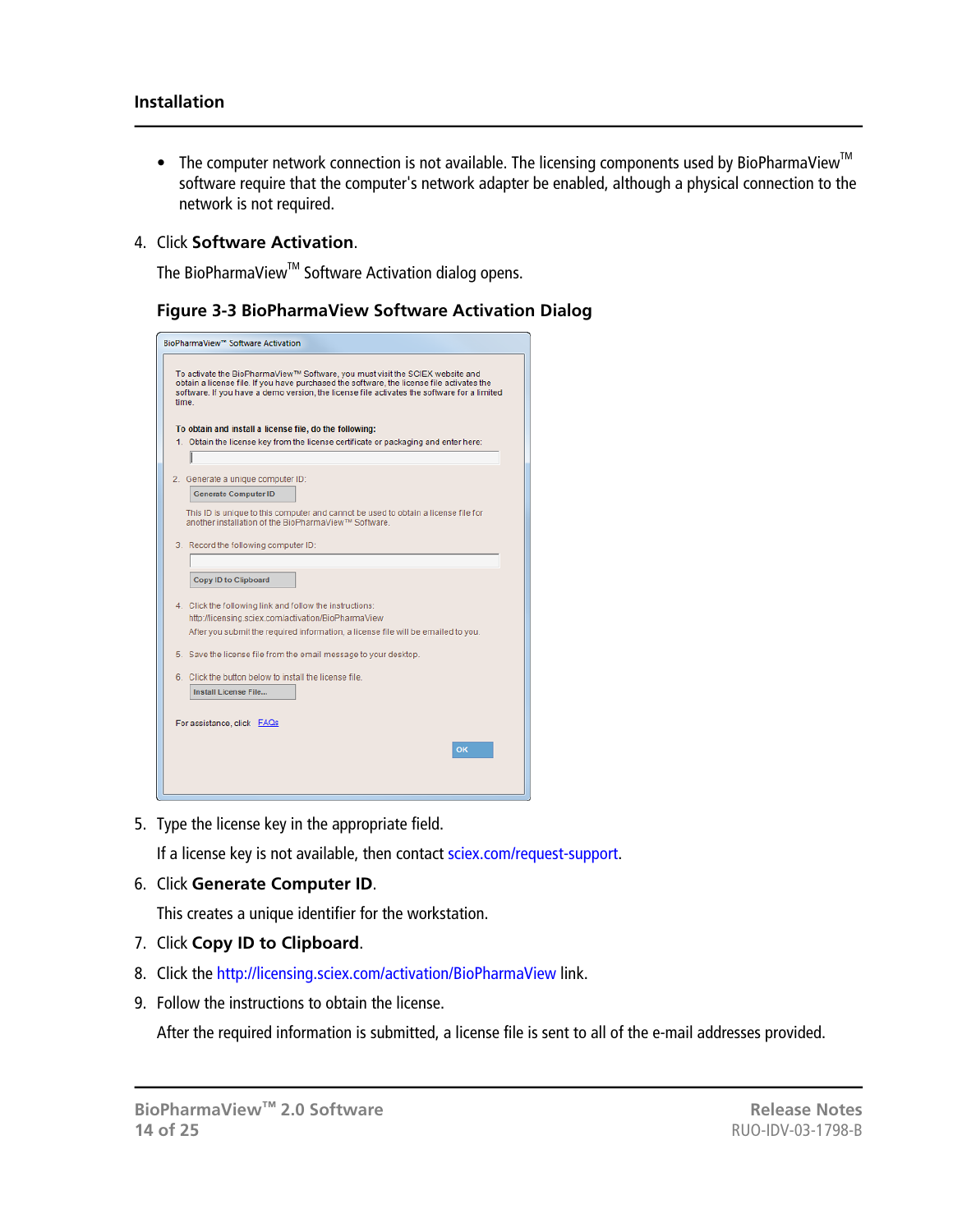- 10. When the e-mail containing the license file is received, copy the license file to the workstation desktop.
- 11. Click **Install License File** on the BioPharmaView<sup>™</sup> Software Activation dialog.

The Select the new license file to be installed dialog opens.

12. Browse to and select the license file and then click **Open**.

Both the Select the new license file to be installed and the BioPharmaView™ Software Activation dialogs close.

13. Click OK to close the About BioPharmaView<sup>™</sup> Software and Software License Activation dialog.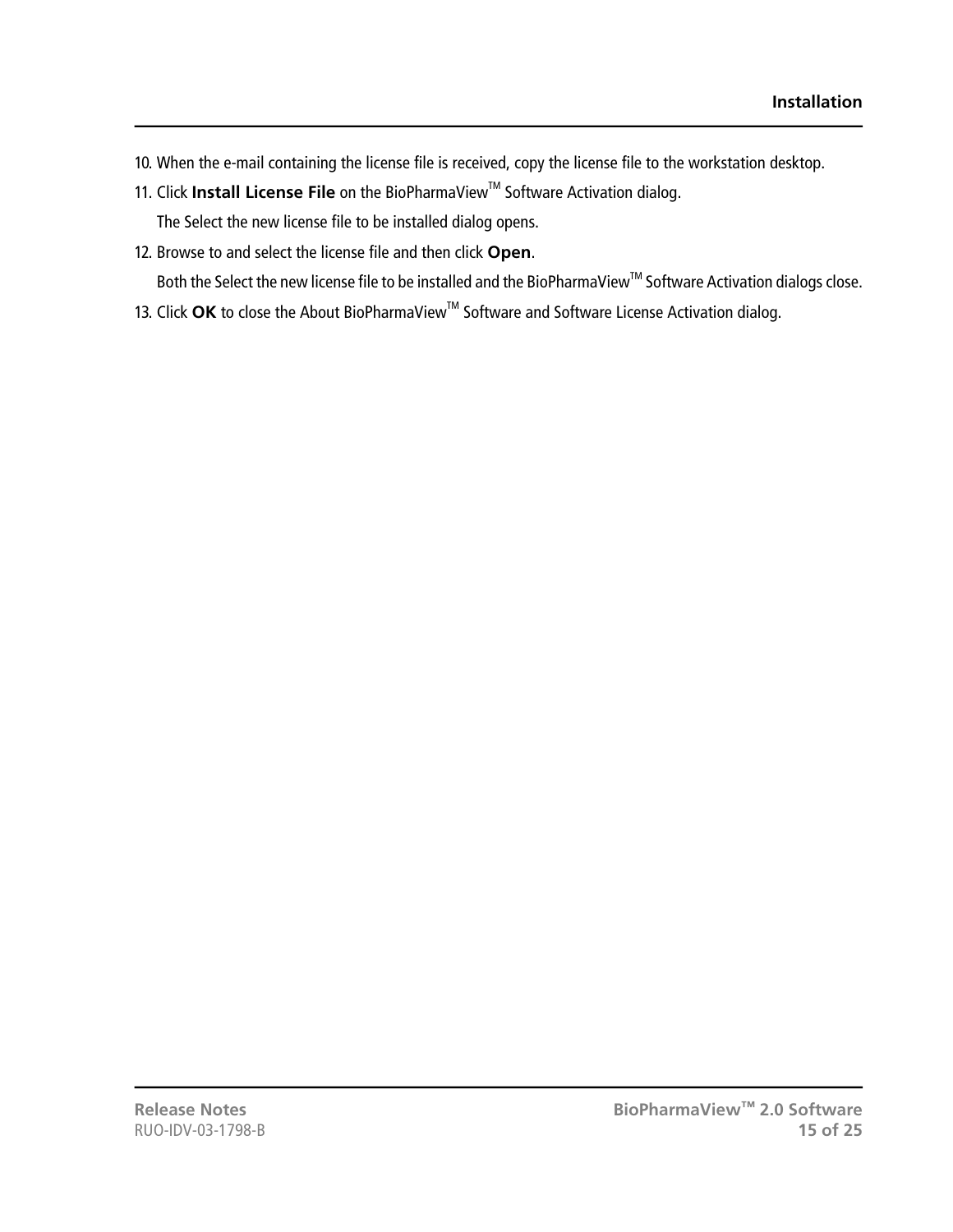<span id="page-15-0"></span>Everyone should read this section of the Release Notes. This section applies specifically to issues that are known in the BioPharmaView<sup>™</sup> software, version 2.0.

**Note:** The numbers in brackets are reference numbers to each issue or feature in our internal tracking system.

#### **Performance Issues**

• When the peptide list contains a large number of theoretical peptides, the BioPharmaView<sup>™</sup> software might become slow to respond or indicate that it is not responding. No user action is required. The requested task will be completed. We recommend that the user consider the complexity of the sample being used for characterization to make sure that the BioPharmaView<sup>™</sup> software is being used as efficiently as possible and to make sure that the best results are achieved without compromising the performance of the software. . (BPV-67, BPV-110, BPV-670)

#### **Filtering Issues**

• Occasionally, the BioPharmaView<sup>™</sup> software does not apply the active filters when alternating between the different tabs in the Intact Protein—Review Results workflow. To resolve this issue, close and then open the project again. (BPV-850)

#### **Reporting Issues**

- When the batch contains mean ratio to protein information, and a report is requested, the Detailed Modifications section of an Intact Protein Single Sample Report or the Intact Protein Batch Results Report does not contain the multiplicity data. However, the multiplicity data is included at the beginning of the Modification Summary section. (BPV-846)
- When saving a report to the C:\Program Files folder, an error message is shown and the report is not created. Reports must be saved to a different location, preferably to a folder on the D:\ drive.
- When editing a report template for the first time, the message "Are you sure you want to install this customization?" might be shown. To resolve the issue, close any open report templates and any open copies of Microsoft Word. Navigate to the C:\Program Files\AB SCIEX\ReporterOfficeAddins\ TemplateContentControlManager folder, double-click the **TemplateContentControlManager.vsto** file, and then install the component.
- After installing the MasterView<sup>™</sup> software on a 64-bit workstation where the BioPharmaView<sup>™</sup> software is installed, an error might occur when editing a BioPharmaView<sup>™</sup> software report template. To resolve the issue, close any open report templates and any open copies of Microsoft Word. Navigate to the C:\Program Files\AB SCIEX\ReporterOfficeAddins\TemplateContentControlManager folder, double-click the **TemplateContentControlManager.vsto** file, and then install the component.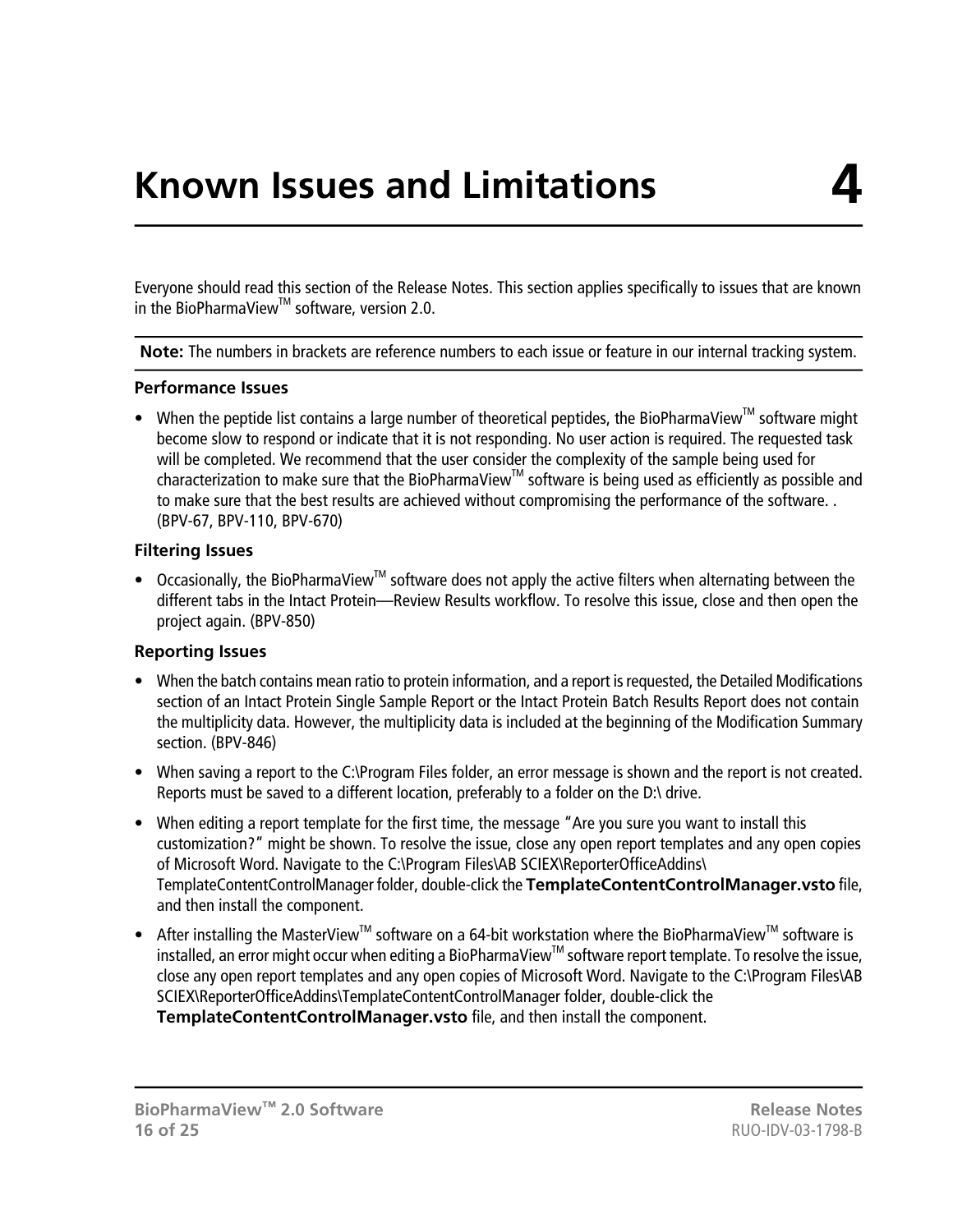- When attempting to open a report template for the first time on a system with Microsoft Office 2010 Professional installed, a message "Exception from HRESULT: 0x8004063E", a Microsoft Office Document Customization error message might open. This occurs because the Visual Studio 2010 Tools for Office Runtime is missing from the system. To resolve this issue, download the component from the Microsoft Web site using the following URL: <http://www.microsoft.com/en-us/download/details.aspx?id=44074>, and then double-click the vstor\_redist.exe file and follow the installation prompts. (BPV-137)
- If the ClearType option in Microsoft Windows is turned on, then the text in the generated reports might be fuzzy. We recommend that this option is turned off. Refer to [Turn ClearType Option in Microsoft Windows Off](#page-20-0) [on page 21.](#page-20-0)

#### **Labeling Issues**

- Occasionally, in the Peptide Mapping—Characterize Standard and the Peptide Mapping—Review Results workflows, the chromatogram label for a selected peptide in the BPC graph is slightly different than the RT value listed for the peptide in the Peptide Results table. (BPV-695)
- In the MS/MS Graph pane of the Peptide Mapping—Characterize Standard workflow, the Experiment numbers included in the labels of the graph are the Information Dependent Acquisition (IDA) experiment numbers and not the experiment number selected in the Characterize Standard for Peptide Mapping pane. (BPV-701)

#### **Error Messages**

- **"The assay information has been modified and no longer matches the Intact Protein [Peptide Mapping] characterization results. You must reprocess and update the assay information before saving the project."**
	- In the Intact Protein—Characterize Standard and the Peptide Mapping—Characterize Standard workflows, if the user clicks Process and then clicks Cancel before the processing is completed, the software incorrectly instructs the user to reprocess and update the assay information before the project can be saved. To resolve this issue, click Process and then click Update Assay Information before saving. (BPV-119)
- **Chain N: The following modification has changed since the project was created. You must reprocess: DrugLinker<....>**
	- If the message "Chain N: The following modification has changed since the project was created. You must reprocess: DrugLinker<....>" is shown, then delete the modification and add it again. (BPV-1478)
- **"The parameters have changed. Before saving the project, update the assay information. If the update option is not available, then open a data file."**
	- If the message "The parameters have changed. Before saving the project, update the assay information. If the update option is not available, then open a data file." is shown, then click Update Assay Information. This might need to be done in the workflow that is not currently active. For example, when working in the Peptide Mapping workflow, the Intact Protein workflow assay information might need to be updated. (BPV-2011)

#### **Miscellaneous Issues**

• When adding Position or Maximum Mods per Chain information to the Modifications table, users must double-click inside the appropriate cell to move the focus from the previous cell. (BPV-83)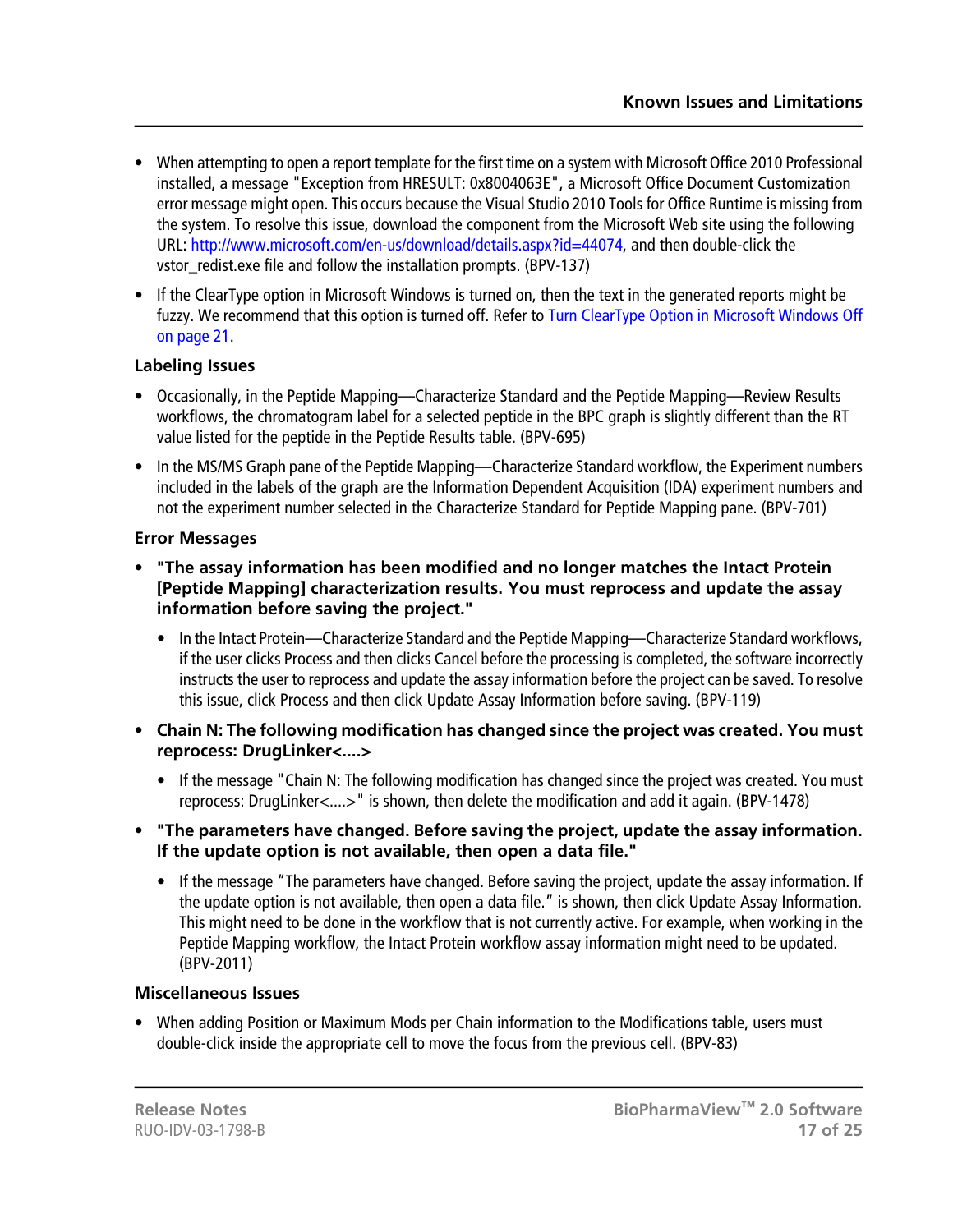- The values shown in the XIC Area column of the Peptide Results table in the Characterize Standard for Peptide Mapping workflow are determined by the processing functionality and are used by the BioPharmaView<sup>™</sup> software for evaluation purposes. The peptide values are also shown in the Area column of the XIC Peaks tab in the BPC/TIC/XIC pane. However, because there might be slight differences in the values, the values in the XIC Peaks tab should be used for information purposes only. (BPV-868)
- If the Assay Information contains multiple versions of the same peptide, but the peptide has different Batch Usage settings (for example Optional, Required, and so on), then during batch processing, the BioPharmaView<sup>™</sup> software might match peptides with different batch settings. To resolve this issue, make sure that all peptides that share sequence and modification information are labeled with the same Batch Usage setting. (BPV-874)
- Because version 2.0 is not fully compatible with previous releases of the BioPharmaView<sup>TM</sup> software, version 2.0 is unable to determine the MS/MS tolerance that was used for processing in 1.5 projects. As a result, the information in the MS/MS fragments table cannot be recalculated and populated. The Basic tab shows the theoretical fragments, without any green highlighting. The Advanced tab shows the error message "No data available for display". To resolve this issue, the information must be reprocessed. However, this can result in difference between the original (1.5) values and the new (2.0 values). (BPV-1321, BPV-1327)
- The columns of information being imported into the Peptides table or the Characterized Proteins table must be arranged in the same order as the default column order in the BioPharmaView™ software. In addition, all of the columns must be present and visible. If the user has modified the column order in the .txt file, removed columns from the .txt file, or has hidden a column and then attempts to import peptides or characterized proteins, the import fails. (BPV-1468)
- If a peptide sequence is added in the Assay Information–Sequence Features tab and the user neglects to type a Protein Name, then when the user clicks Peptide Mapping an error icon is shown in the Protein Name field and an error message opens prompting the user to correct errors before navigating away from the page. When the user types a valid Protein Name and presses Enter, the error icon remains, the error message prompting the user to correct the errors is shown again, and the valid Protein Name is removed. To resolve this issue, the user must shift the focus to another field on the Sequence Features tab before attempting to navigate away from this page. (BPV-2049)
- A sample that is being used in the Characterize Standard workflow should have a minimal Retention Time window. For example, if a peptide is eluting at multiple times within the gradient, then the BioPharmaView<sup>™</sup> software might use multiple potential matches for the abundance ratio calculation and users might be required to make changes to the chromatography used. (BPV-2081)
- Occasionally, when importing peptides, the BioPharmaView<sup>™</sup> software only validates that the XIC Area and the Retention Time columns are populated. The software does not always validate the information in the Mono. Mass column. (BPV-2094)
- For position-less modifications, occasionally the MS/MS Fragment tab shows the Basic view instead of the Advanced view. The Basic view shows b- and y-ion MS/MS evidence for the peptide assignment. For peptides with disulfide bonds, we recommend that the Advanced view be used. If internal fragmentation or neutral loss ions are of interest, then we recommend that the Advanced view be used. (BPV-2133)
- Occasionally, when the Revert Calibration option is clicked on the Optimize Matching Parameters dialog, the BioPharmaView™ software will generate an exception condition. (BPV-2134)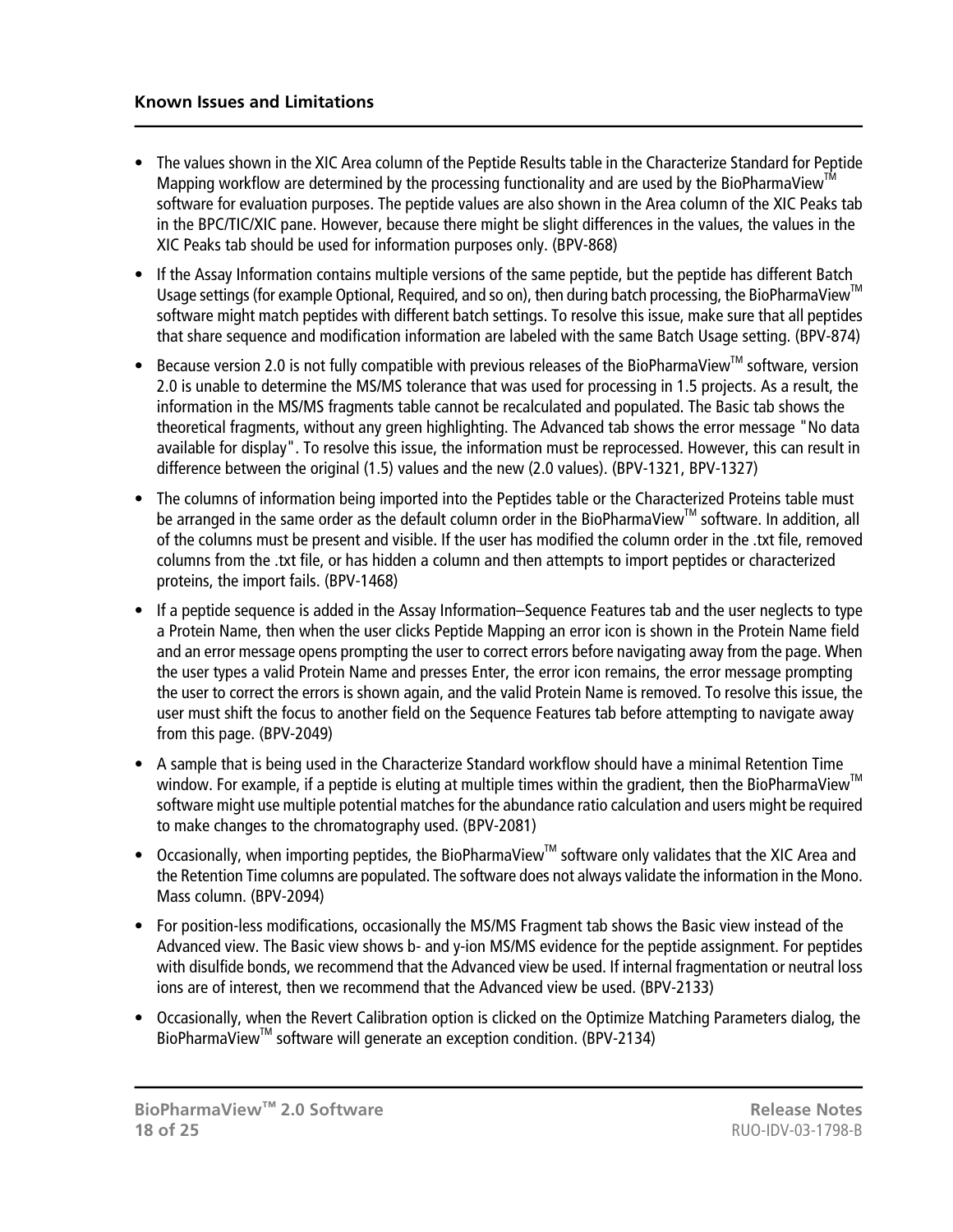- Occasionally, when the Copy All option is selected from the right-click menu in the Peptide Results table, the BioPharmaViewTM software will generate an exception condition. (BPV-2135)
- The BioPharmaView<sup>™</sup> software does not prevent the user from adding an invalid modification. This can result in exceptions occurring in subsequent tasks, for example, when generating peptide mapping results, when opening the Optimize Matching Parameters dialog, and so on. Users should use caution when adding or editing modifications to make sure that they are valid. (BPV-2136, BPV-2140)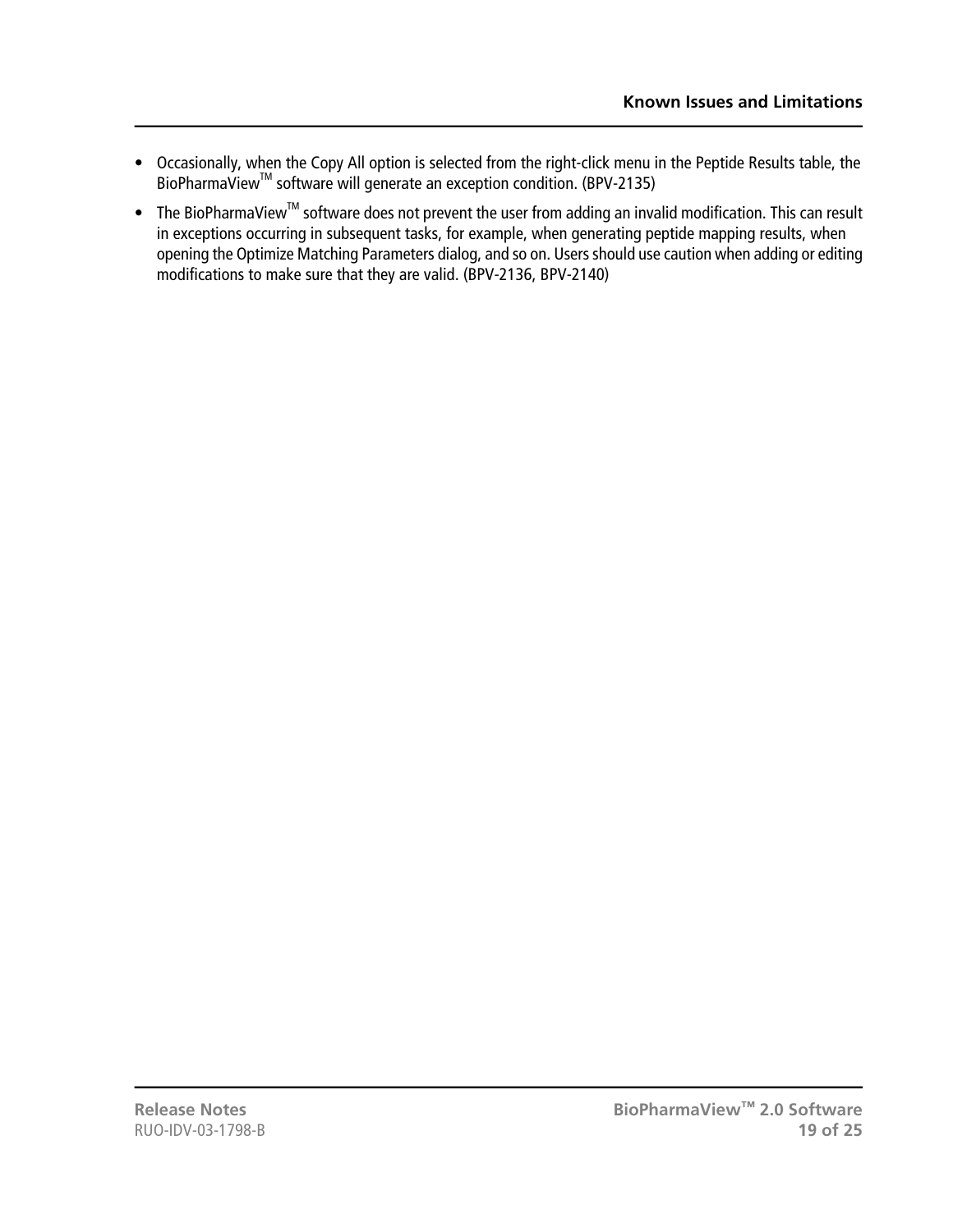# **Remove the BioPharmaView Software**

- <span id="page-19-0"></span>1. Log on to the computer as a Microsoft Windows user with Administrator privileges.
- 2. Click **Start > Control Panel > Programs and Features.**

**Tip!** If the control panel components are shown by **Category**, then click **Start > Control Panel > Programs > Programs and Features > Uninstall a program.**

3. Select BioPharmaView<sup>™</sup> Software and then click **Uninstall**.

The software is removed, with no user intervention required.

During the removal, the software name is removed from the Installed Programs list, the shortcut to the BioPharmaView<sup>™</sup> software is removed from the desktop, and the shortcuts to the software and the user documentation are removed from the Start menu.

**Note:** The following components remain on the computer:

- The C:\AB SCIEX\BioPharmaView\Data folder, which might contain BioPharmaView<sup>™</sup> software project data.
- If the product is licensed, the C:\Program Files\AB SCIEX\BioPharmaView folder, which contains the license file.
- The C:\ProgramData\AB SCIEX\BioPharmaView folder, which contains the Intact Protein and Peptide Mapping report templates.
- The AB SCIEX Reporter Template Suite 3.2.
- Microsoft .NET Framework 4.5.1.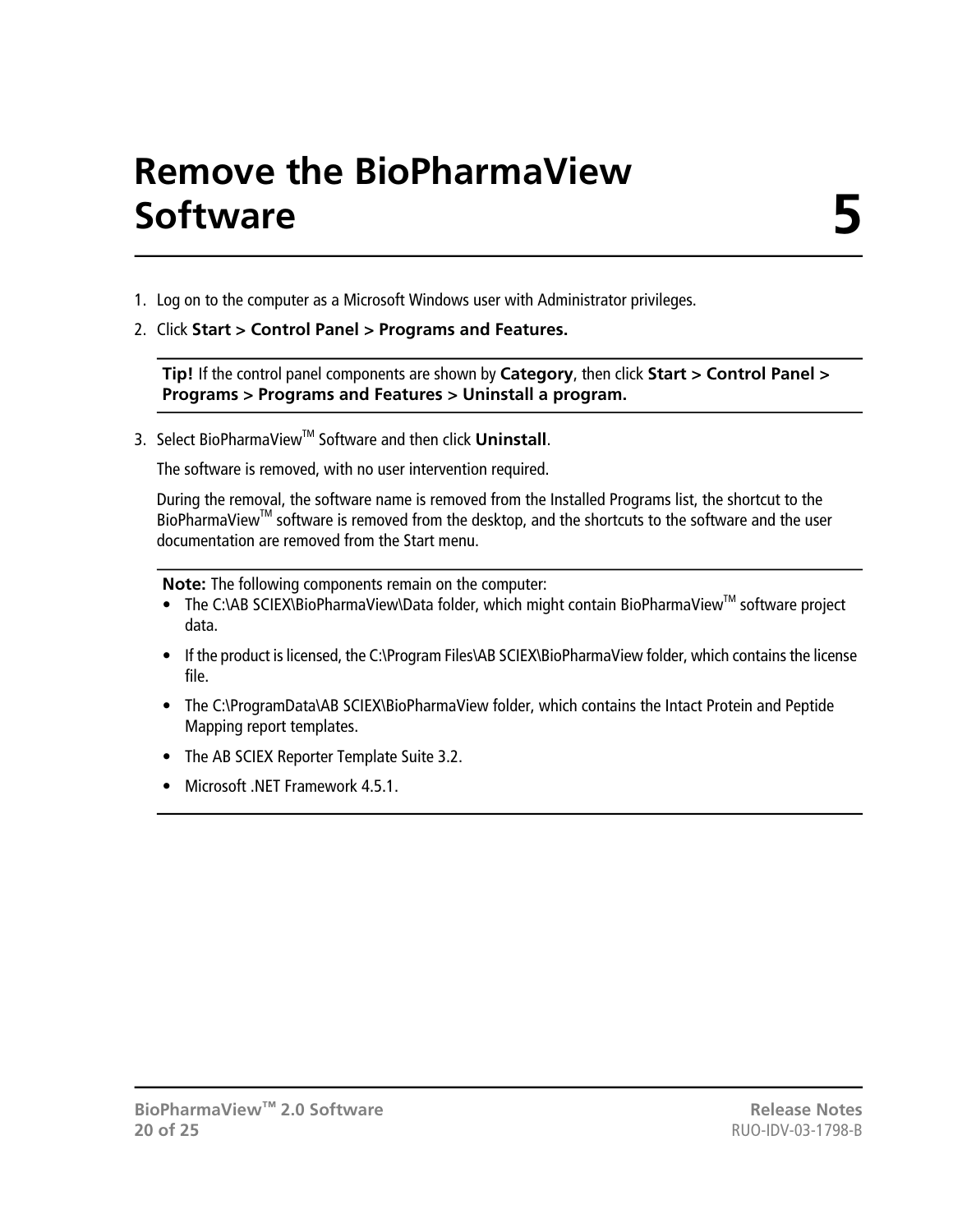# **Turn ClearType Option in Microsoft Windows Off**

**A**

- <span id="page-20-0"></span>1. Click **Start**.
- 2. In the Search field, type **ClearType**.
- 3. Click **Adjust ClearType text**.

The ClearType Text Tuner dialog opens.

#### **Figure A-1 ClearType Text Tuner Dialog**

|                                                                                                                                                                                                                                                                                                                                                                   | $\Sigma$ |
|-------------------------------------------------------------------------------------------------------------------------------------------------------------------------------------------------------------------------------------------------------------------------------------------------------------------------------------------------------------------|----------|
| M ClearType Text Tuner                                                                                                                                                                                                                                                                                                                                            |          |
| Make the text on your screen easier to read                                                                                                                                                                                                                                                                                                                       |          |
| Turn on ClearType                                                                                                                                                                                                                                                                                                                                                 |          |
| ClearType is a software technology developed by Microsoft that improves the<br>readability of text on existing LCDs (Liquid Crystal Displays), such as laptop screens,<br>Pocket PC screens and flat panel monitors. With ClearType font technology, the words<br>on your computer screen look almost as sharp and clear as those printed on a piece of<br>paper. |          |
|                                                                                                                                                                                                                                                                                                                                                                   |          |
|                                                                                                                                                                                                                                                                                                                                                                   |          |
| Next                                                                                                                                                                                                                                                                                                                                                              | Cancel   |

- 4. Clear the **Turn on ClearType** check box.
- 5. Click **Next** and then follow the on-screen instructions.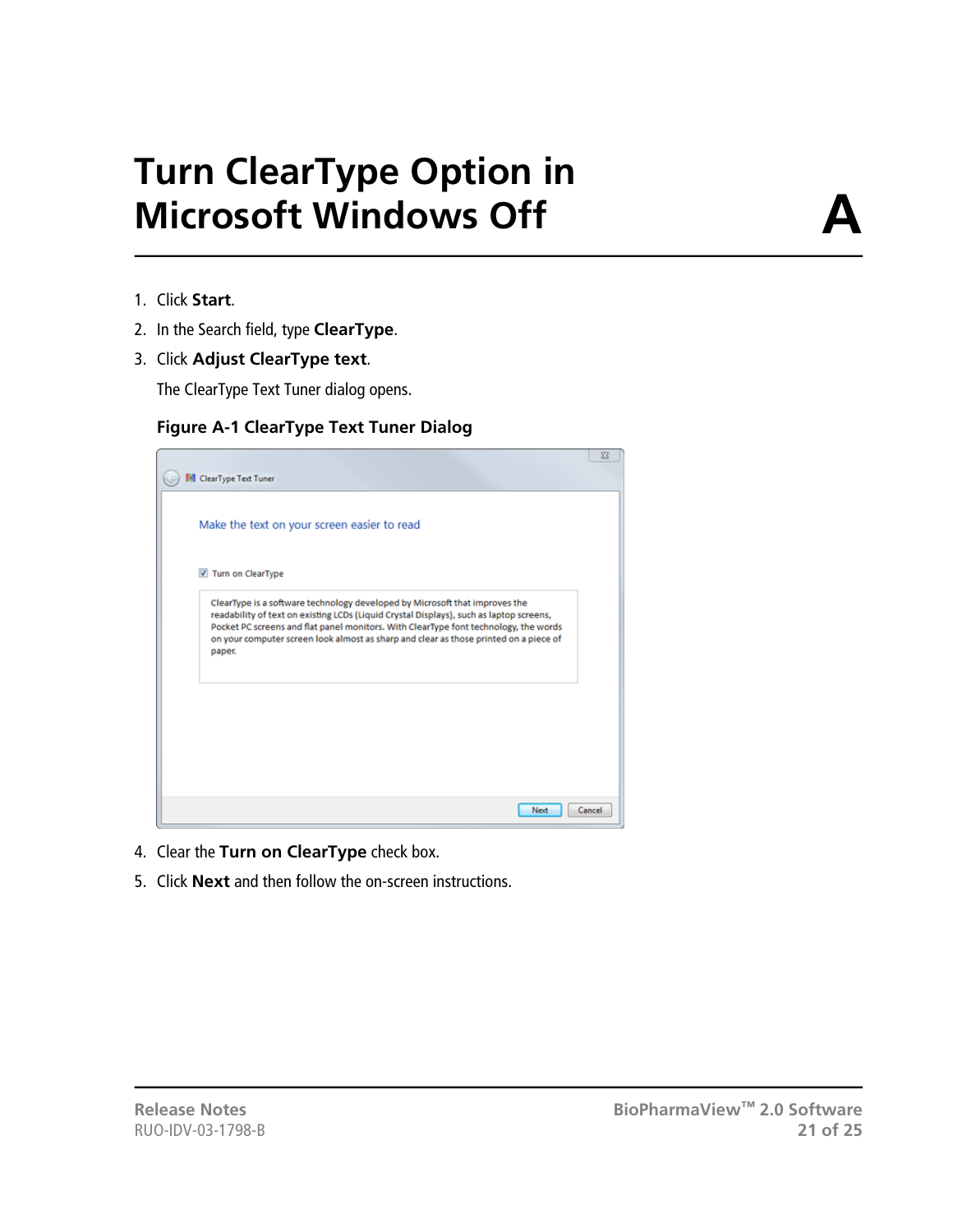# **Fixed Issues B**

#### <span id="page-21-0"></span>**Performance Issues**

• In the Intact Protein—Review Results workflow, when the Copy All Data in Table option was selected from the right-click menu, the BioPharmaView™ software might have been slow to respond or indicated that it was not responding. No user action was required. The requested task was completed. This issue has been fixed. (BPV-806)

#### **Filtering Issues**

- When invalid criteria was added to a Filtering dialog, an error icon was shown in the field containing the invalid information. If the invalid information was not corrected and the project was closed without saving the changes, then when the project and the Filtering dialog were opened, the invalid criteria was retained, but the error icon was not. When filtering was turned on, a red funnel was shown in the header of the filtered column but the invalid filter was not applied to the contents of the column. To determine which filter criteria was invalid, the user had to clear and then select each check box. An error icon was shown in the field containing the incorrect Filtering Criteria. This issue has been fixed. (BPV-727)
- When an imported .FilterSet file was used to populate a Filtering dialog, the project had to be saved to persist the filter criteria. If the project was closed without saving, the filter criteria was discarded and had to be imported again. This issue has been fixed. (BPV-808)
- If filtering was applied to the Modification Percent column in the Peptide Mapping—Review Results workflow, but no filtering criteria was specified, then the BioPharmaViewTM software filtered the Peptide Results table resulting in the information in the filtered table being removed. The Modification Percent check box on the Filtering dialog had to be cleared to remove the filter and populate the Peptide Results table again. This issue has been fixed. (BPV-856)

#### **Reporting Issues**

- After the processing of a large batch (for example, 50 data files), generation of the Peptide Mapping Batch Report might have failed. If this occurred, the user had to close and then open the BioPharmaView™ software and then create the batch report. This issue has been fixed. (BPV-7)
- When a Microsoft Word (.docx) version of a report was generated, the Created by BioPharmaView {timestamp} information in the report header contained the date and time that the selected report template was last modified instead of the date and time the report was created. However, when a .PDF version of a report was generated, the Created by BioPharmaView {timestamp} information in the report header was correct. This issue has been fixed. (BPV-314)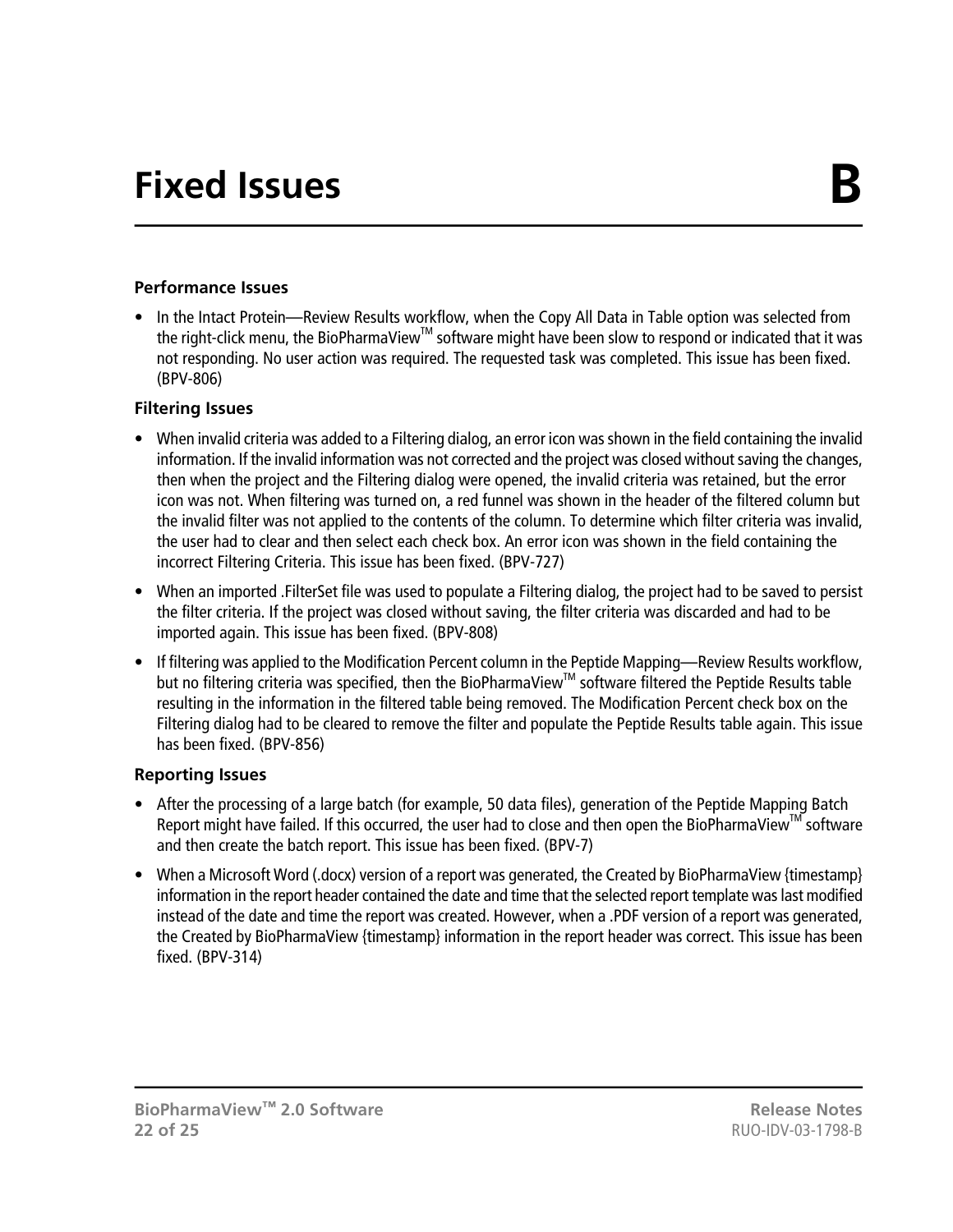#### **Labeling Issues**

<span id="page-22-0"></span>• In the Peptide Mapping—Characterize Standard workflow, the labels in the BPC/TIC/XIC pane applied to peptides with disulfide bonds were formatted incorrectly. Refer to [Table B-1.](#page-22-0) This issue has been fixed. (BPV-721)

| <b> Format of Label in the BioPharmaView™</b><br>1.5 Software | Format of Label in the BioPharmaView™ 2.0<br><b>Software</b> |
|---------------------------------------------------------------|--------------------------------------------------------------|
| $\frac{1}{2.3}$ = 2.3 T19-20 = T24                            | $2,3. T19-20 = 2,3. T24$                                     |
| 90.64                                                         | 190.64                                                       |

#### **Table B-1 BPC/TIC/XIC Labels**

• In the Intact Protein—Review Results workflow, when the batch contains multiple files, the information shown in the BPC/TIC graph pane was inconsistent between files. For example, if two files were submitted in a batch and both files were selected, then, when the user navigated through the results of the first file, the BioPharmaView<sup>TM</sup> software zoomed the x-axis to an area that was  $\pm$  2 minutes of the RT and a blue, vertical line identified the protein. However, when the user navigated through the results of the second file in the batch, the x-axis returned to the default view (non-zoomed) and there was no blue, vertical line identifying the peak. If the batch contained two files but only one file was selected, then when the user navigated through the results of the selected file, the x-axis was not zoomed and the blue, vertical line identifying the protein was missing. If the batch contained three files and all three files were selected, then when the user navigated through the results of the first file, the x-axis was zoomed correctly and the blue, vertical line identifying the protein was shown in the correct location. However, when the user navigated through the results of the second file in the batch, the x-axis was zoomed correctly but the blue, vertical line identifying the protein was shown at an incorrect retention time. This issue has been fixed. (BPV-807)

#### **Error Messages**

- **"The project could not be opened. Sequence contains no matching element."**
	- The BioPharmaView<sup>™</sup> software incorrectly allowed the user to import a peptide list containing a modification that had not been defined in the Assay Information into the Peptides table in the Assay Information—Peptide Mapping workflow and then save the project. However, when the user attempted to open the project, the message "The project could not be opened. Sequence contains no matching element." opened. This issue has been fixed. (BPV-858)

#### **Sorting Issue**

• When sorting the information in the Peptide column of the Peptide Results table, the information was sorted first alphabetically and then numerically, one digit at a time. For example, if the column contained four entries, T2, T3, T19, and T25, then after the column was sorted, the entries were listed in the following order: T19, T2, T3, and T29. This issue has been fixed. (BPV-646)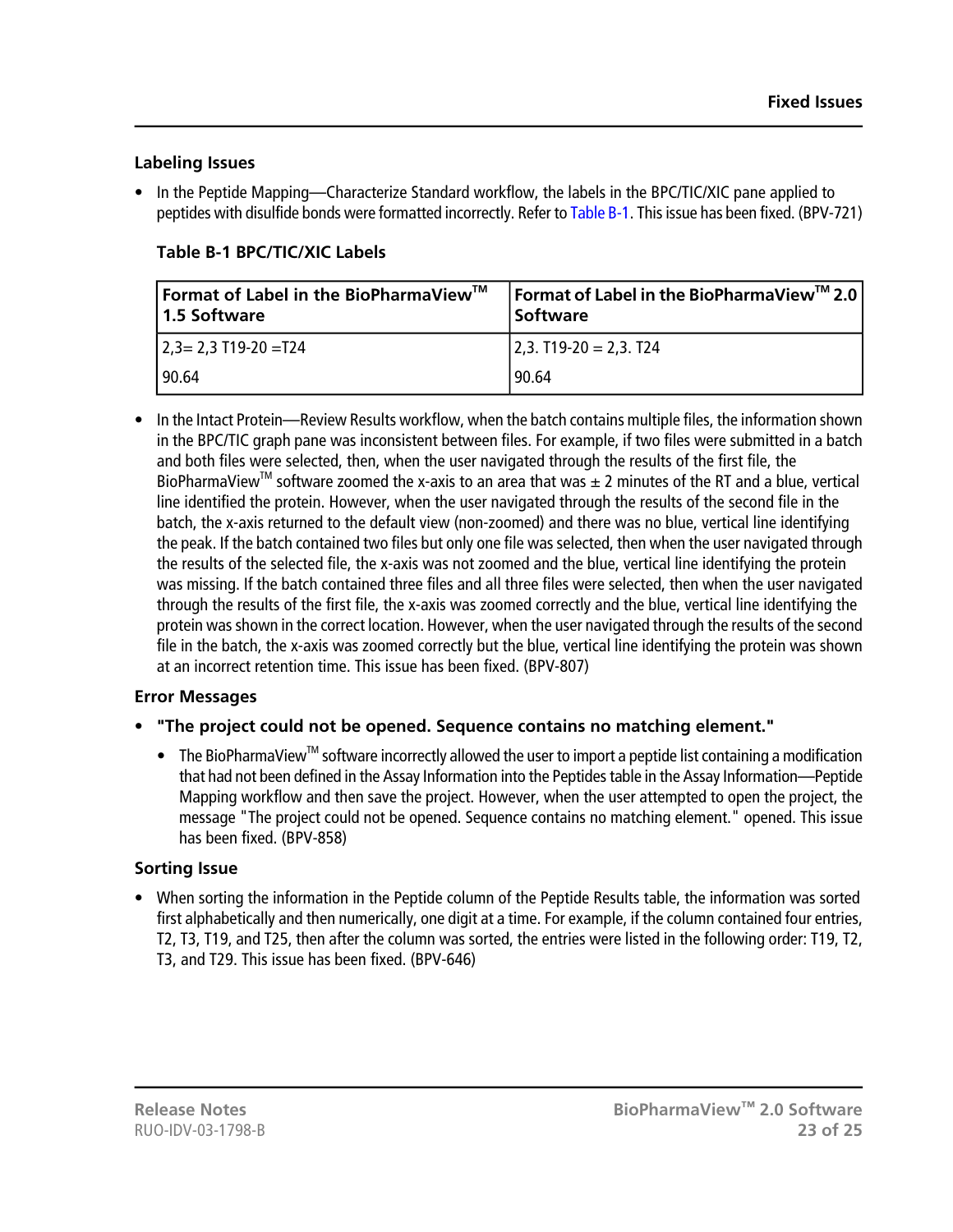#### **Miscellaneous Issues**

- If all of the Peptide Results were selected in the Peptide Mapping—Characterize Standard and the Peptide Mapping—Review Results workflows, then the BioPharmaView™ software showed a maximum of 10 traces in the XIC, TOFMS, and MS/MS graphs. In the Characterize Standard workflow, the visible traces were based on the last results selected and were updated when the information was sorted and different results were selected. However, in the Review Results workflow, the visible traces were always the same, regardless of how the information was sorted and the results that were selected. This issue has been fixed. (BPV-94)
- When assay information includeed both matched and unmatched theoretical peptides, the BioPharmaView<sup>™</sup> software occasionally matched two different peptides to the same observed *m/z* ion. This issue has been fixed. (BPV-113)
- When a peptide list containing a modification that had not been defined in the Assay Information was imported into the Peptides table in the Assay Information—Peptide Mapping workflow, the software incorrectly enabled the user to complete the characterization, update the Assay Information, and save the project. However, when the user created and submited a batch using this updated file, the software did not add the invalid batch to the queue. No information was provided to the user, indicating why the batch could not be submitted. This issue has been fixed. (BPV-875)